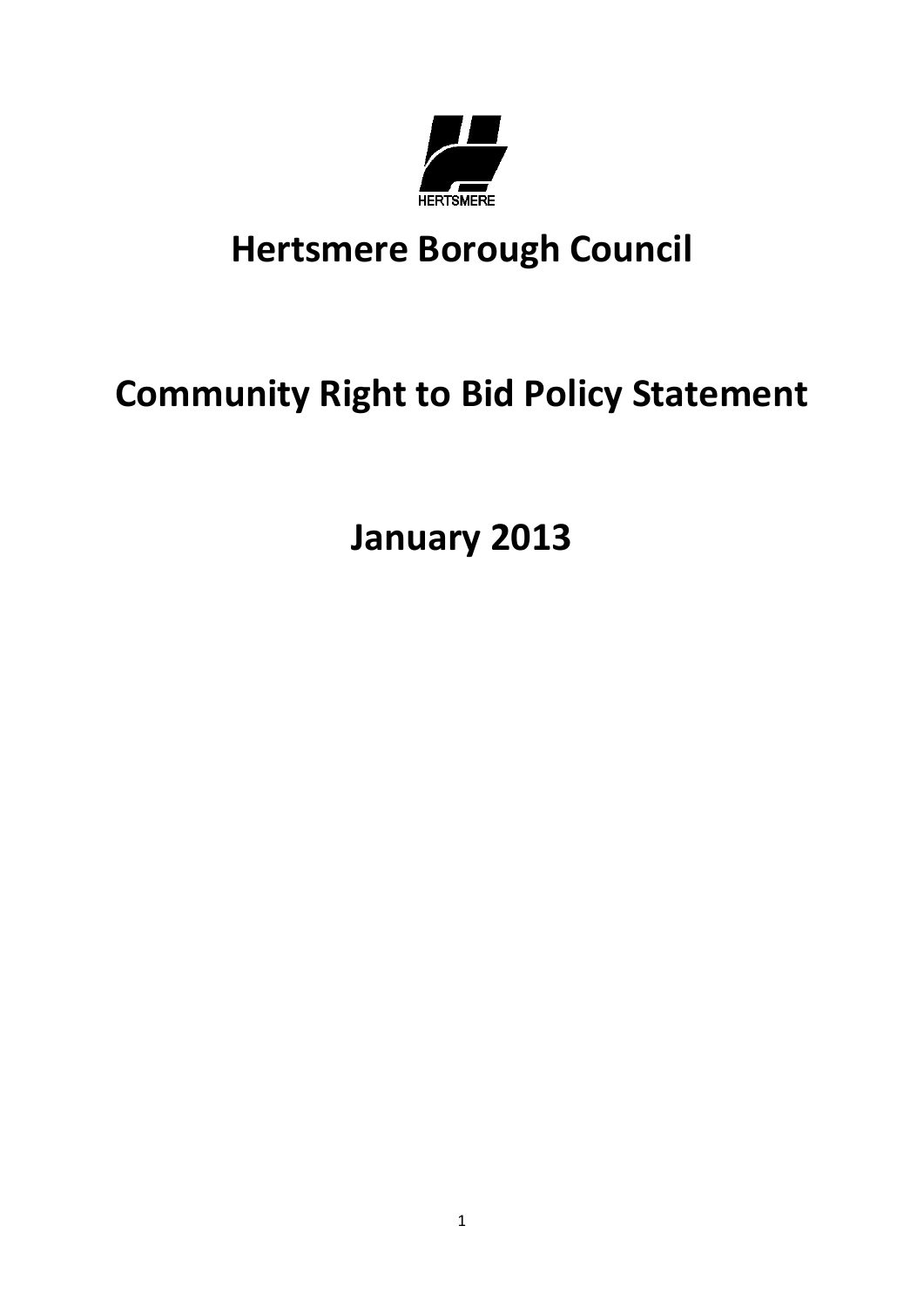#### **Contents**

| 1. Purpose of document                   | Page 3  |
|------------------------------------------|---------|
| 2. Background to the Right to Bid        | Page 3  |
| 3. Outline of how the Right to Bid works | Page 4  |
| 4. The Right to Bid in Hertsmere         | Page 9  |
| 5. Frequently Asked Questions            | Page 13 |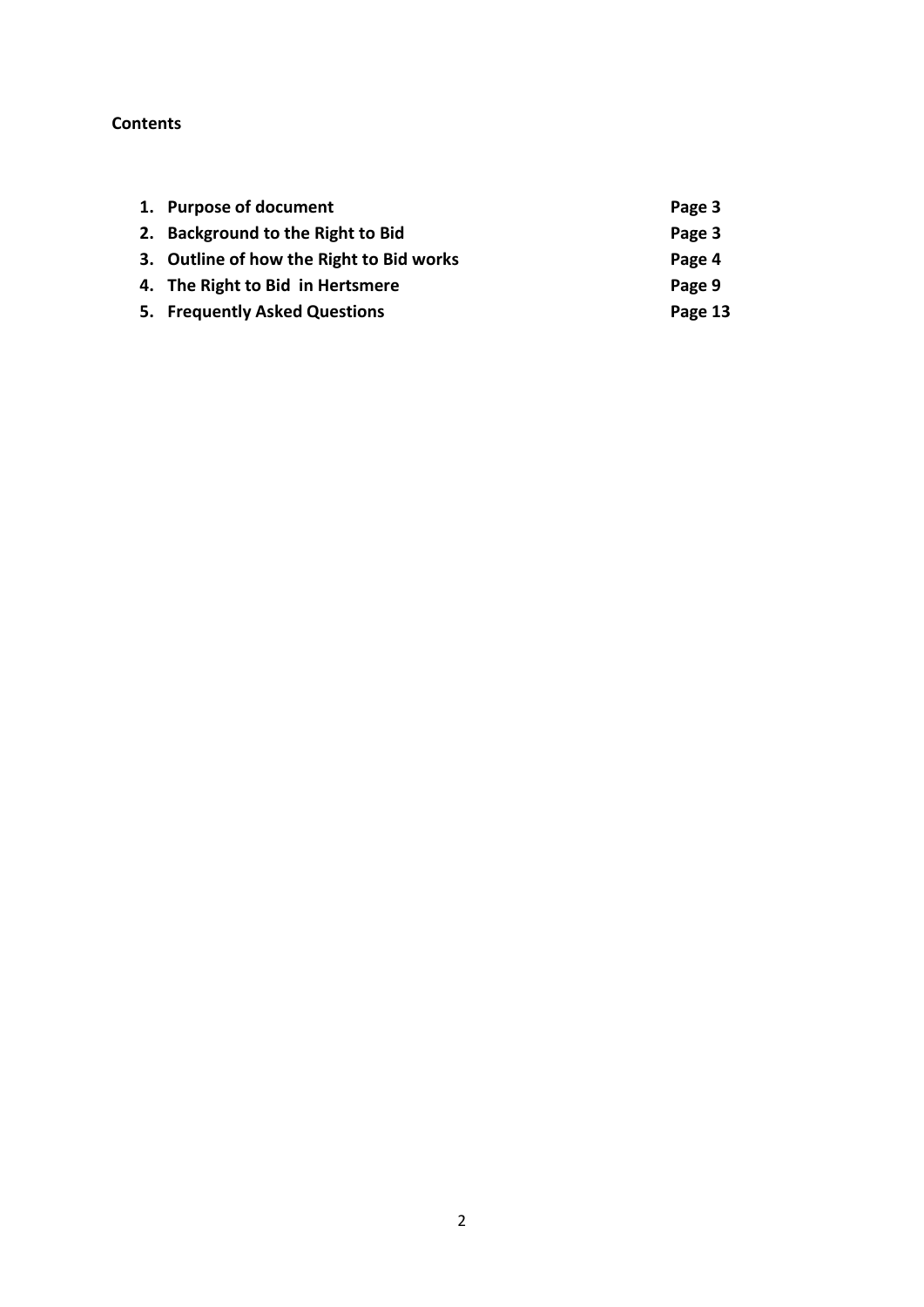## **1. Purpose of document**

The purpose of this document is twofold:

- 1. To outline how the Community Right to Bid will operate
- 2. To explain how the Council will administer the Community Right to Bid

In particular the document will:

- provide transparency for community nominators and asset owners so that they can easily navigate the process
- provide clarity so that officers and Members are able to effectively support the process
- provide a framework for fair, consistent and timely decision making

## **2. Background to the Right to Bid**

The Community Right to Bid is one of a package of new rights included within the Localism Act, which aims to devolve power to local communities. The Right to Bid gives community groups the right to bid to buy community buildings and facilities that are important to them.

The Right to Bid provisions in the Localism Act<sup>1</sup> commenced in England on 21 September 2012 when the Assets of Community Value Regulations<sup>2</sup> made under those provisions came into force.

The Government has since produced a Community Right to Bid: Non-statutory advice note for local authorities<sup>3</sup> to assist with the implementation of the scheme.

The statutory regulations set out the statutory elements of how the Right to Bid should operate. However they do not specify how the right should be administered by individual local authorities.

 $\overline{\phantom{a}}$ 

<sup>&</sup>lt;sup>1</sup><http://www.legislation.gov.uk/ukpga/2011/20/part/5/chapter/3>

<sup>&</sup>lt;sup>2</sup> <http://www.legislation.gov.uk/uksi/2012/2421/contents/made>

<sup>&</sup>lt;sup>3</sup>[https://www.gov.uk/government/uploads/system/uploads/attachment\\_data/file/14880/Community\\_Right\\_t](https://www.gov.uk/government/uploads/system/uploads/attachment_data/file/14880/Community_Right_to_Bid_-_Non-statutory_advice_note_for_local_authorities.pdf) [o\\_Bid\\_-\\_Non-statutory\\_advice\\_note\\_for\\_local\\_authorities.pdf](https://www.gov.uk/government/uploads/system/uploads/attachment_data/file/14880/Community_Right_to_Bid_-_Non-statutory_advice_note_for_local_authorities.pdf)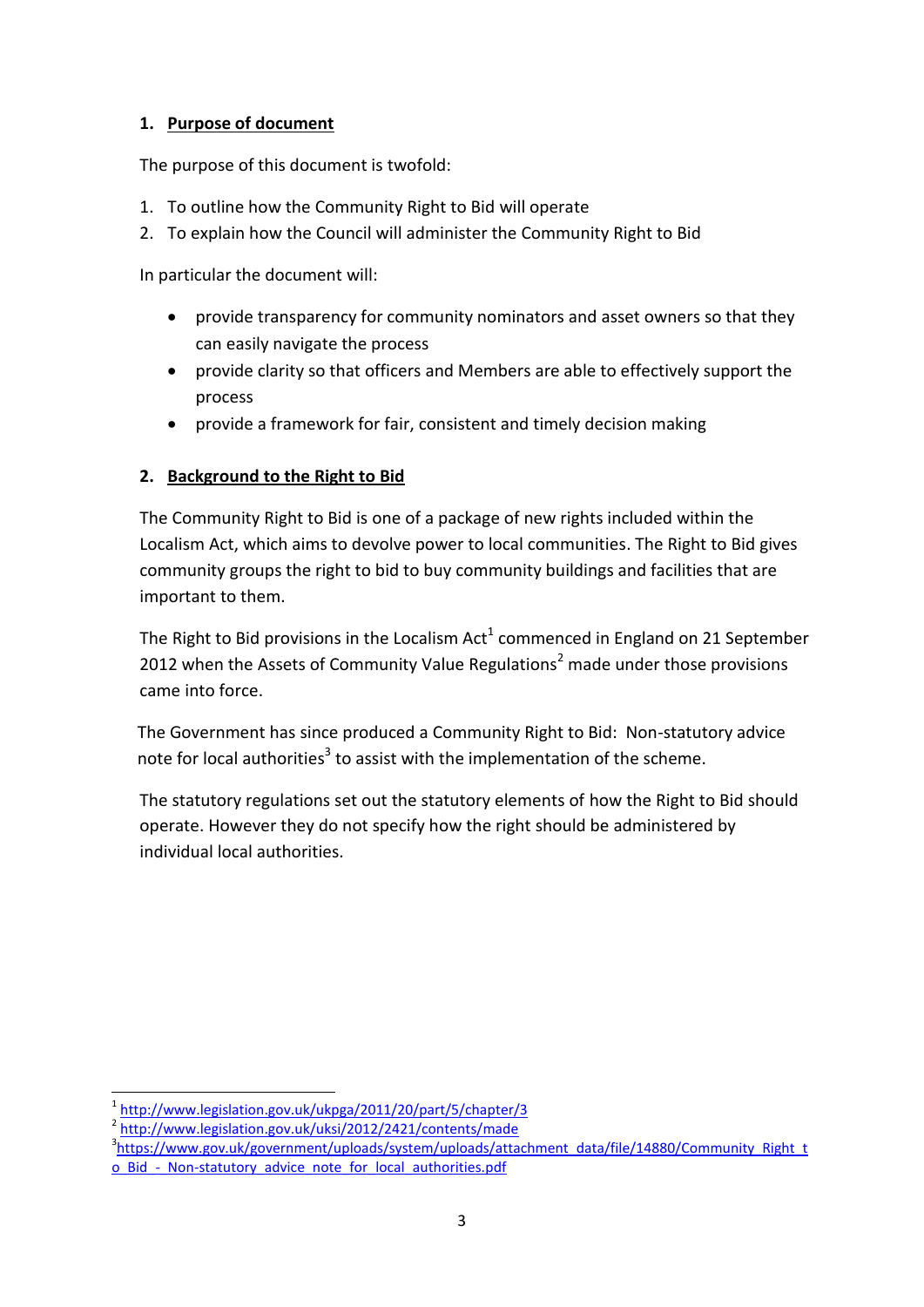## **3. Outline of how the Right to Bid works**

This section provides an outline of how the Right to Bid works. More detail can be found in Section 5**:** Frequently Asked Questions.

The scheme has two main parts:

- 1. nominating and listing assets
- 2. the moratorium

The provisions give local groups a right to nominate a building or other land for listing by the local authority as an asset of community value. When a listed asset is to be sold, local community groups will in many cases have a fairer chance to make a bid to buy it on the open market.

### Nominations and listing

An asset can be listed if a principal ("non-ancillary") use of it furthers (or has recently furthered) their community's social well-being or social interests (which include cultural, sporting or recreational interests) and is likely to do so in the future.

Nominated assets may be owned by anybody including the Council.

The voluntary or community bodies which may make community nominations are set out below:

- **Parish Councils**. This may be for an asset in its own area, or in the neighbouring parish council.
- **Neighbouring Parish Councils.** If the parish council borders an unparished area, then they may nominate an asset within that neighbouring local authority.
- **Unincorporated groups.** Nominations can be accepted from any unincorporated group with membership of at least 21 local people who appear on the electoral roll within the local authority, or a neighbouring local authority.
- **Neighbourhood forums**. There can only be one neighbourhood forum for an area. Existing community groups, civic societies and others can put themselves forward to be a 'neighbourhood forum'. Prospective neighbourhood forums need to ensure they meet the conditions for designation set out in the legislation.
- **Community interest groups with a local connection.** These must have one or more of the following structures:

a) A charity

- b) A community interest company
- c) A company limited by guarantee that is non-profit distributing
- d) An industrial and provident society that is non- profit distributing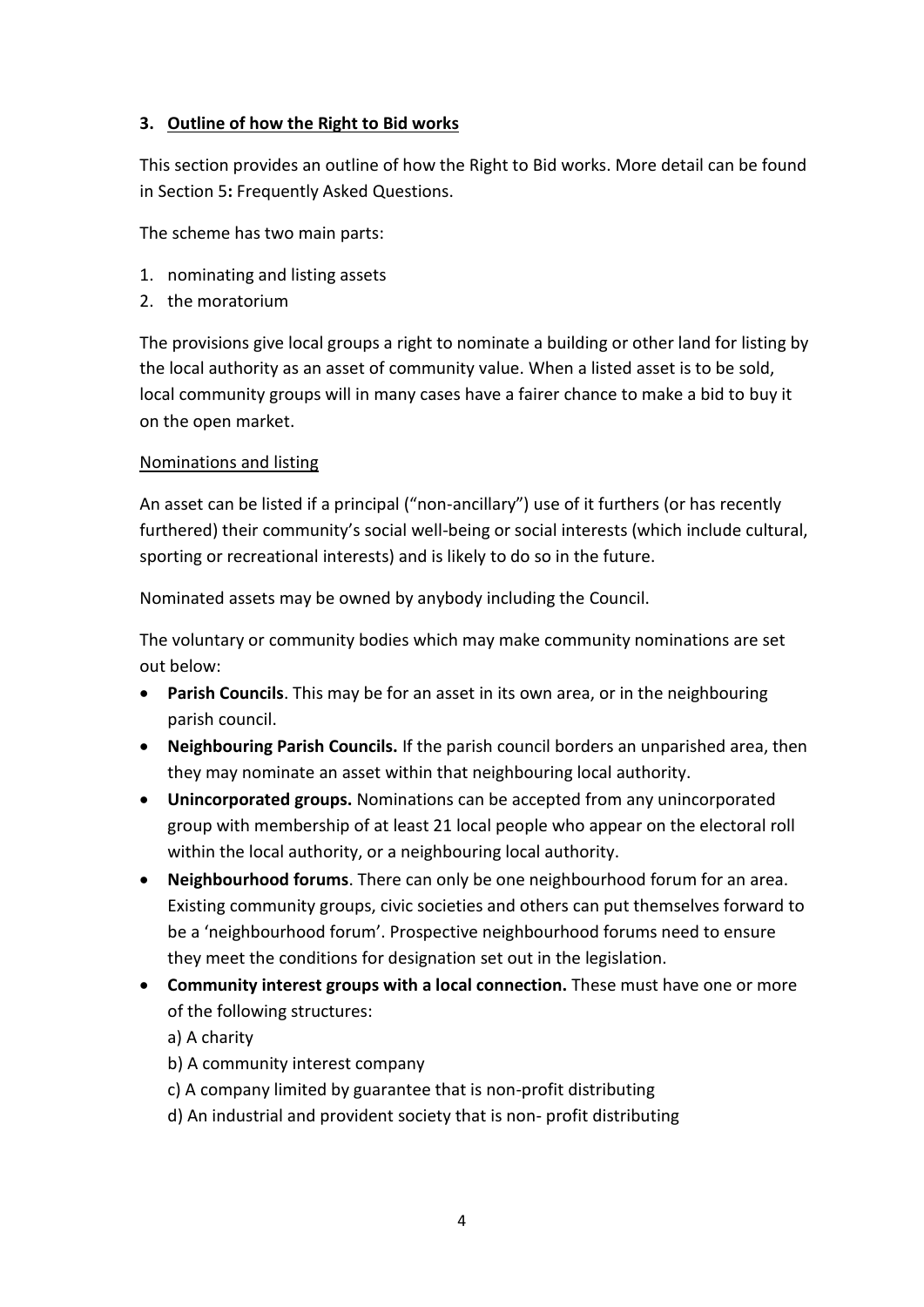Nominations may be made at any time, including after an asset has been put onto the market. However no restrictions on sale arise from nomination - it is only listing which brings the statutory provisions into play.

The Council cannot list an asset on its own initiative - it must be nominated.

In its role as local authority Hertsmere Borough Council has 8 weeks to make a judgement about whether a nominated asset meets the definition of an Asset of Community Value as set out in the Localism Act or whether it falls into one of the excluded categories, including residential property.

If the nominated asset is properly nominated, is within Hertsmere area, meets the definition, and is not excluded, the Council must list it and inform all specified parties (including the parish council). The Council must also place the asset on the local land charges register and, if the land is registered, apply for a restriction on the Land Register.

If the Council do not agree that the asset nominated meets the definition, or it is in one of the excluded categories, the asset must be placed on a list of assets nominated but not listed.

If the owner objects to their asset being placed on the List of Assets of Community Value, they will have a right to an internal review by the Council of the decision to list. If an owner is successful in their appeal against listing at internal review or Tribunal stage then the asset must also be moved to the list of unsuccessful nominations.

If the owner remains in disagreement with the listing after the internal review they have a right of appeal to an independent Tribunal**.** 

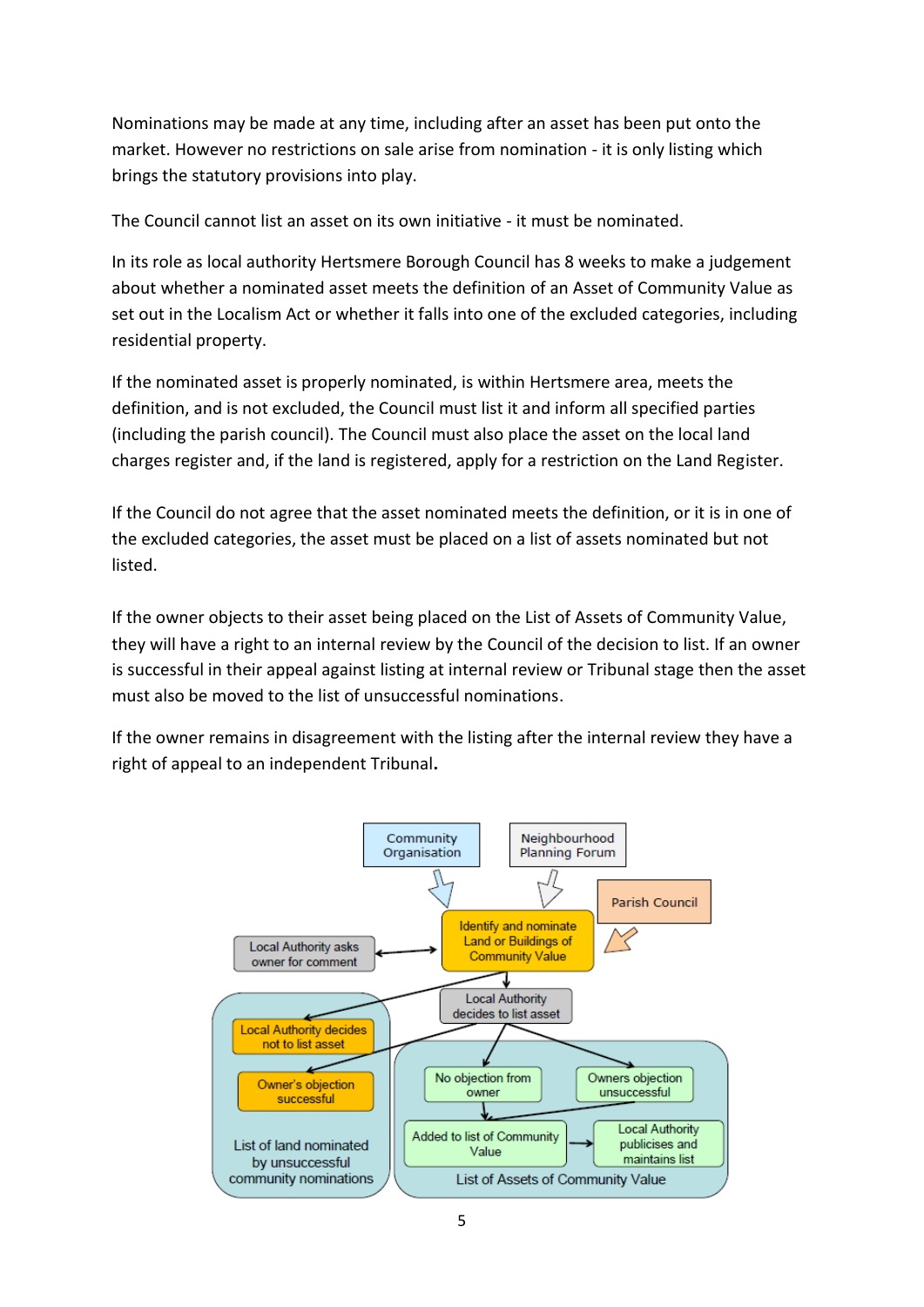## Moratorium

Once an asset has been listed nothing further will happen unless and until the owner decides to dispose of it.

If the owner of a listed asset decides they want to sell it they are required to notify the Council. This brings into force a 6 week interim moratorium. The owner cannot sell the asset during this period. The Council must inform the nominator of the owner's intent to sell and publicise this to the community. Community groups have until the end of the interim moratorium to submit a written request to be treated as a potential bidder.

In order to make an expression of interest a group must have one or more of the following structures:

- (a) A charity
- (b) A community interest company
- (c) A company limited by guarantee that is non-profit distributing
- (d) An industrial and provident society that is non-profit distributing

If a request is not received by the Council during the interim moratorium then the owner is free to sell their asset at the end of the 6 weeks. If a community interest group does make a request during this interim period then the full 6 month moratorium comes into force. During this period the owner may continue to market and negotiate sales, but may not exchange contracts (or enter into a binding contract to do so later). There is one exception. The owner may sell to a community interest group during the moratorium period.

After the moratorium period – either the 6 weeks if there has been no community interest, or the full 6 months – the owner is free to sell to whomever they choose and at whatever price and no further moratorium will apply for the remainder of a protected period lasting 18 months.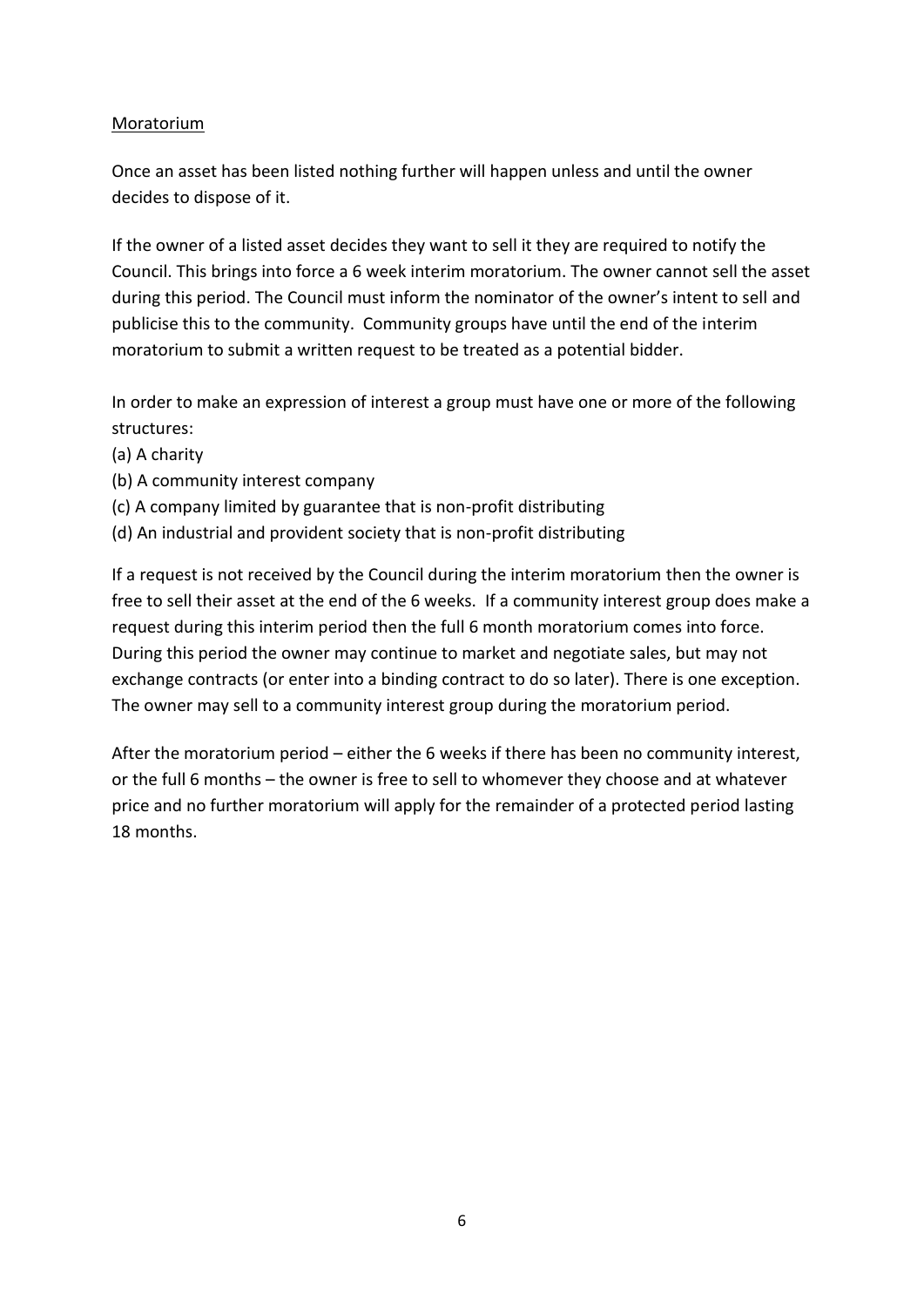

## Compensation

The scheme recognises that these provisions may have some financial impact on owners and provides a compensation scheme for private property owners. This will not be available to public bodies. Hertsmere Borough Council is responsible for administering the compensation scheme, including assessing and determining compensation awards.

#### Enforcement

The scheme provides for various mechanisms to encourage compliance by requiring the Council to:

- inform owners and other interested parties that an asset has been listed
- enter on the local land charges register the fact that an asset has listed; and
- in the case of registered land, apply for a restriction on the land register

Additionally, to give a strong incentive to owners to comply with the scheme, non-compliant sales will be void (ineffective), meaning that the change of ownership has not taken place. However this penalty will not apply if the owner was unaware through no fault of their own that the land was listed when it was sold.

#### What the provisions do not do

The Right does not restrict in any way who the owner of the asset can sell his property to, or at what price. They also do not confer a right of first refusal to community interest groups.

The provisions do not place any restriction on what an owner can do with their property, once listed, so long as it remains in their ownership. This is because planning policy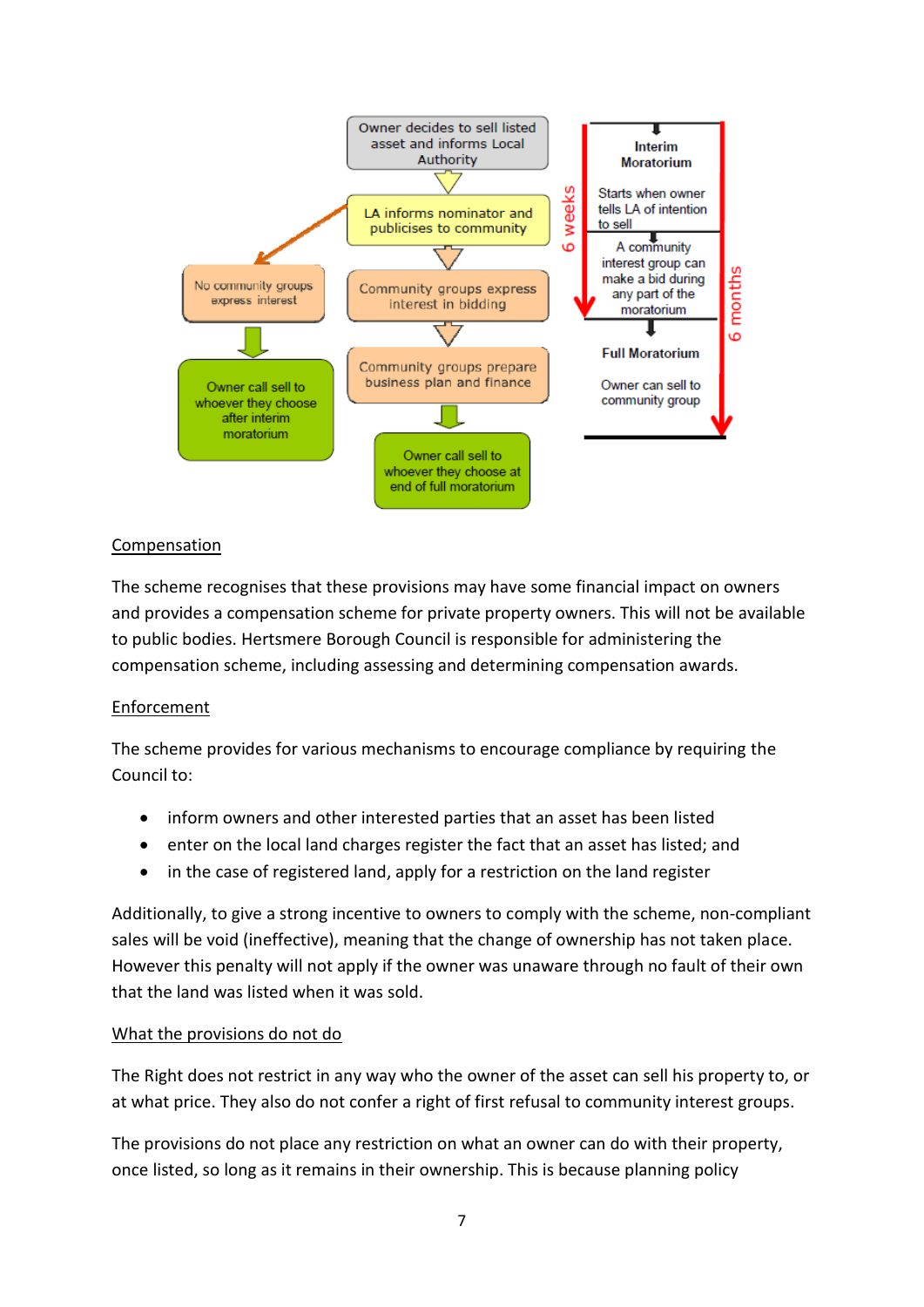determines permitted uses for particular sites. As the Council has planning policies to protect key community facilities, a planning application involving the loss of a listed community asset could be refused unless it is no longer required or fit for purpose and there is no reasonable scope for alternative community uses on the site.

If a community group acquires the building there are no restrictions on how it may use the asset providing it complies with the approved use of the site.

Inclusion on the list does not necessarily mean that the facility/site will be considered a key community facility in Planning terms. Advice should be sought from the planning department on this matter.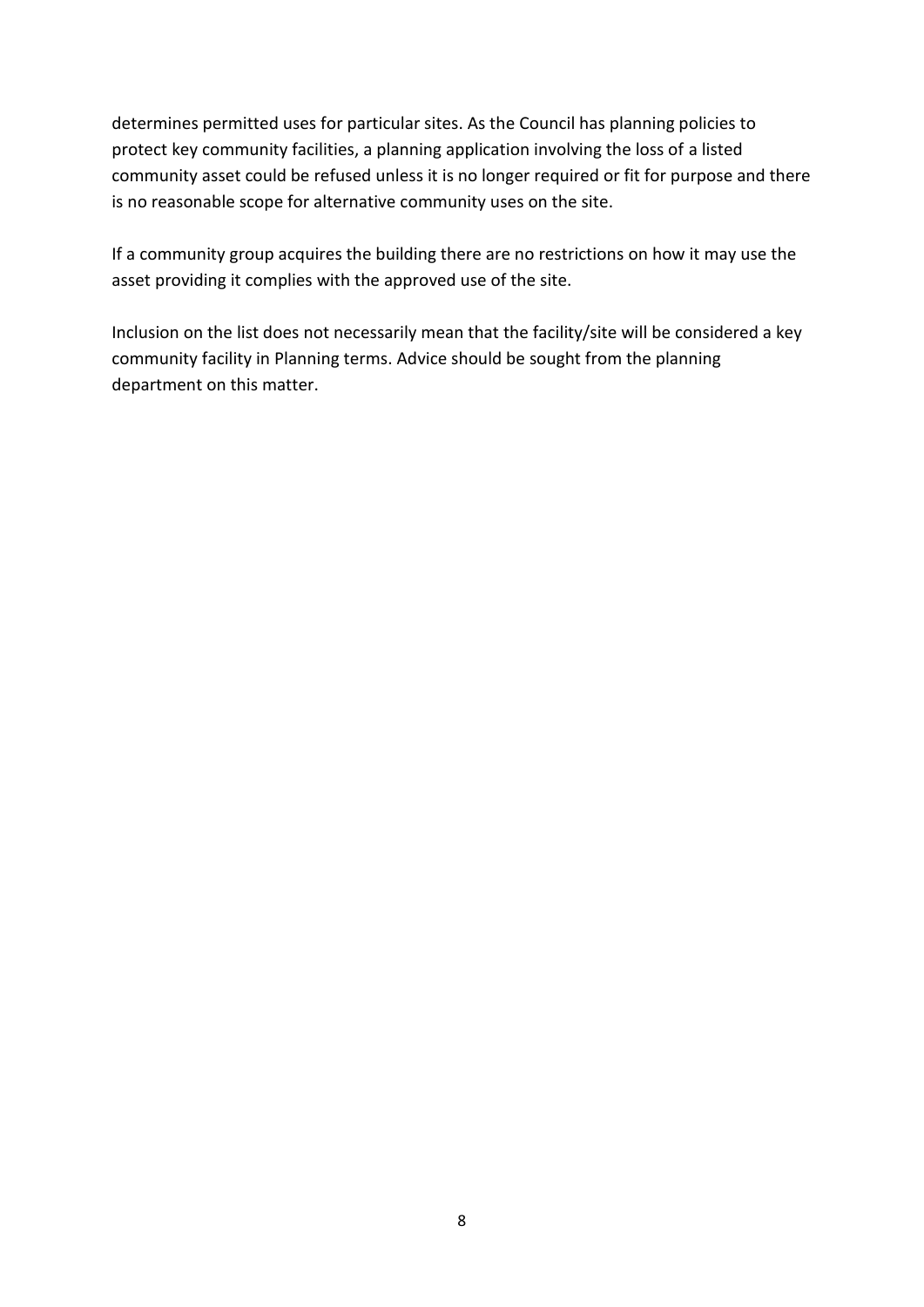#### **4. The Right to Bid in Hertsmere**

#### Nominations and Listing

Stage 1: Nomination

Nomination to list an asset received in written format.

A nomination form can be found at [www.hertsmere.gov.uk/communityrighttobid](http://www.hertsmere.gov.uk/communityrighttobid)

Nomination forms and other written nominations should be submitted to:

Community Right to Bid, Planning Policy, Hertsmere Borough Council, Civic Offices, Elstree Way, Borehamwood, WD6 1WA Email: [communityrighttobid@hertsmere.gov.uk](mailto:communityrighttobid@hertsmere.gov.uk)

#### Stage 2: Consideration

Asset owners notified of asset nomination and given opportunity to submit any evidence which they deem to be relevant in connection with the nomination

A panel of senior officers comprising representatives from Planning and Building Control, Legal and Democratic Services and Corporate Support will consider the nomination against the criteria set out in the Regulations and make a recommendation to the Portfolio Holder for Planning and Localism for decision.

#### Stage 3: Notification

Within 8 weeks of receipt of nomination the Council provide written notification of its decision to:

- The nominating organisation
- The owner of the asset
- Any lawful occupier
- Any other parties who have stated their interest in writing

#### Stage 4: Post decision

Successful nominations will be placed on the List of Assets of Community Value. The list will state the date an asset was listed and the date that the listing of the asset expires.

The Council will enter on the local land charges register the fact that an asset is on the List of Assets of Community Value and in the case of registered land will apply for a restriction on the Land Register.

Unsuccessful nominations will be placed on the List of Nominated Assets not of Community Value. The list will state the date of decision on an asset along with a short explanation for why the bid was unsuccessful.

Up to date versions of the lists will be published on the Council's website and hard copies are available on request.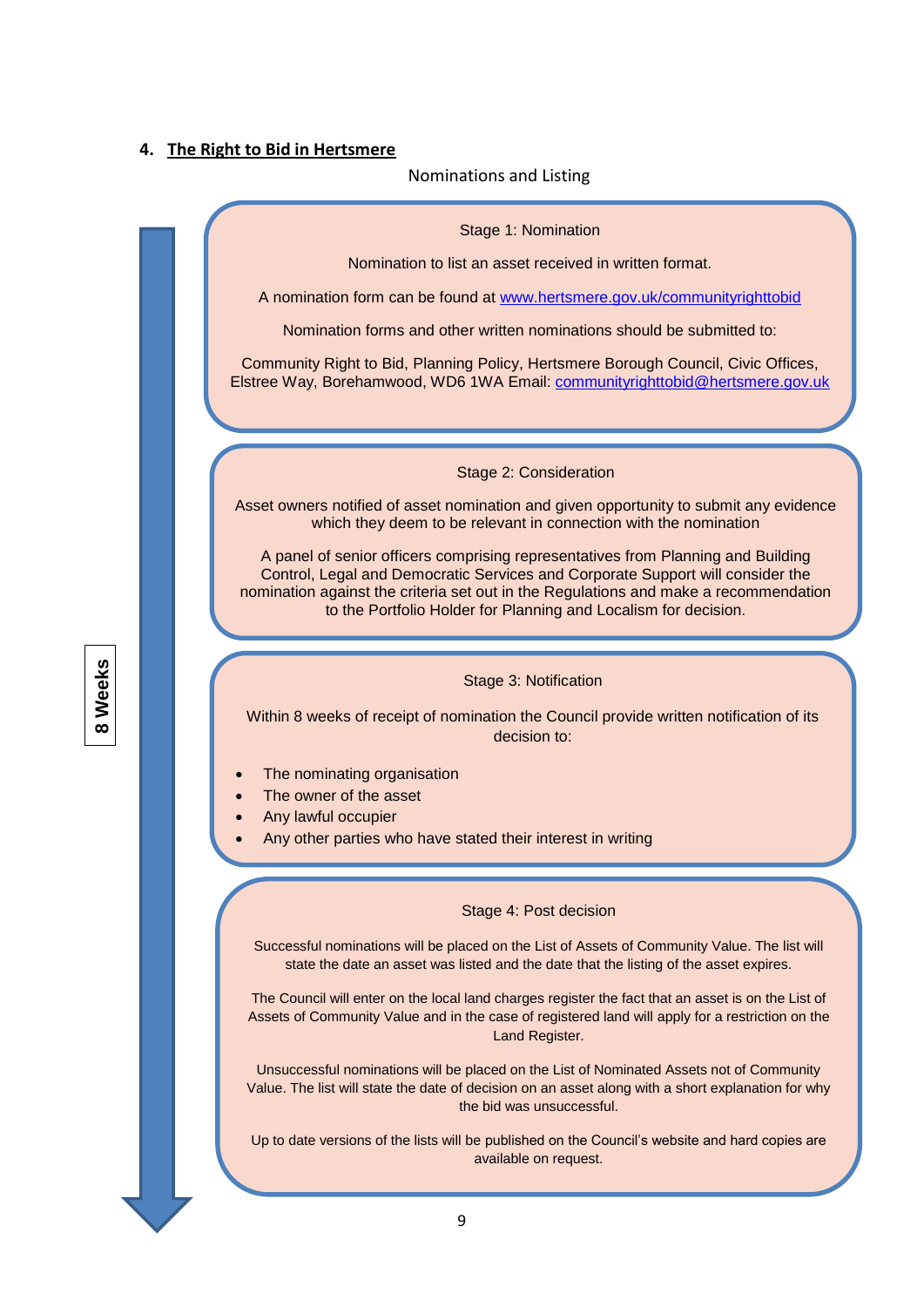Reviews and Appeals

Stage 1: Request for internal review

Asset owner requests the Council review its decision to place an asset of the List of Assets of Community Value within 8 weeks of the written notification of listing.

Right of review will also be extended to a nominator where the decision has been taken that a nominated asset is not of community value.

Requests for an asset listing review should be submitted to:

Community Right to Bid, Planning Policy, Hertsmere Borough Council, Civic Offices, Elstree Way, Borehamwood, WD6 1WA Email: [communityrighttobid@hertsmere.gov.uk](mailto:communityrighttobid@hertsmere.gov.uk)

Stage 2: Consideration

A reviews panel comprising the Director of Environment and the Director of Resources will carry out an asset listing review and make a recommendation to the Planning and Localism Portfolio Holder for decision.

#### Stage 3: Notification

Within 6 weeks of receipt of the request the Council will complete the review and provide written notification of its decision to:

- The nominating organisation
- The owner of the asset
- Any lawful occupier
- Any other parties who have stated their interest in writing

#### Stage 4: Post decision

Review requested by asset owner: If the review finds in favour of the asset owner then the asset will be removed from the List of Assets of Community Value and placed on the List of Nominated Assets not of Community Value together with an explanation of the decision. The Council will also apply to have details on the listing removed from the Land Register.

If the review finds in favour of the original listing decision then the owner has the option to take their appeal to the First Tier Tribunal.

Review requested by nominator: If the review finds in favour of the nominator then the asset will be transferred from the List of Nominated Assets not of Community Value to the List of Assets of Community Value.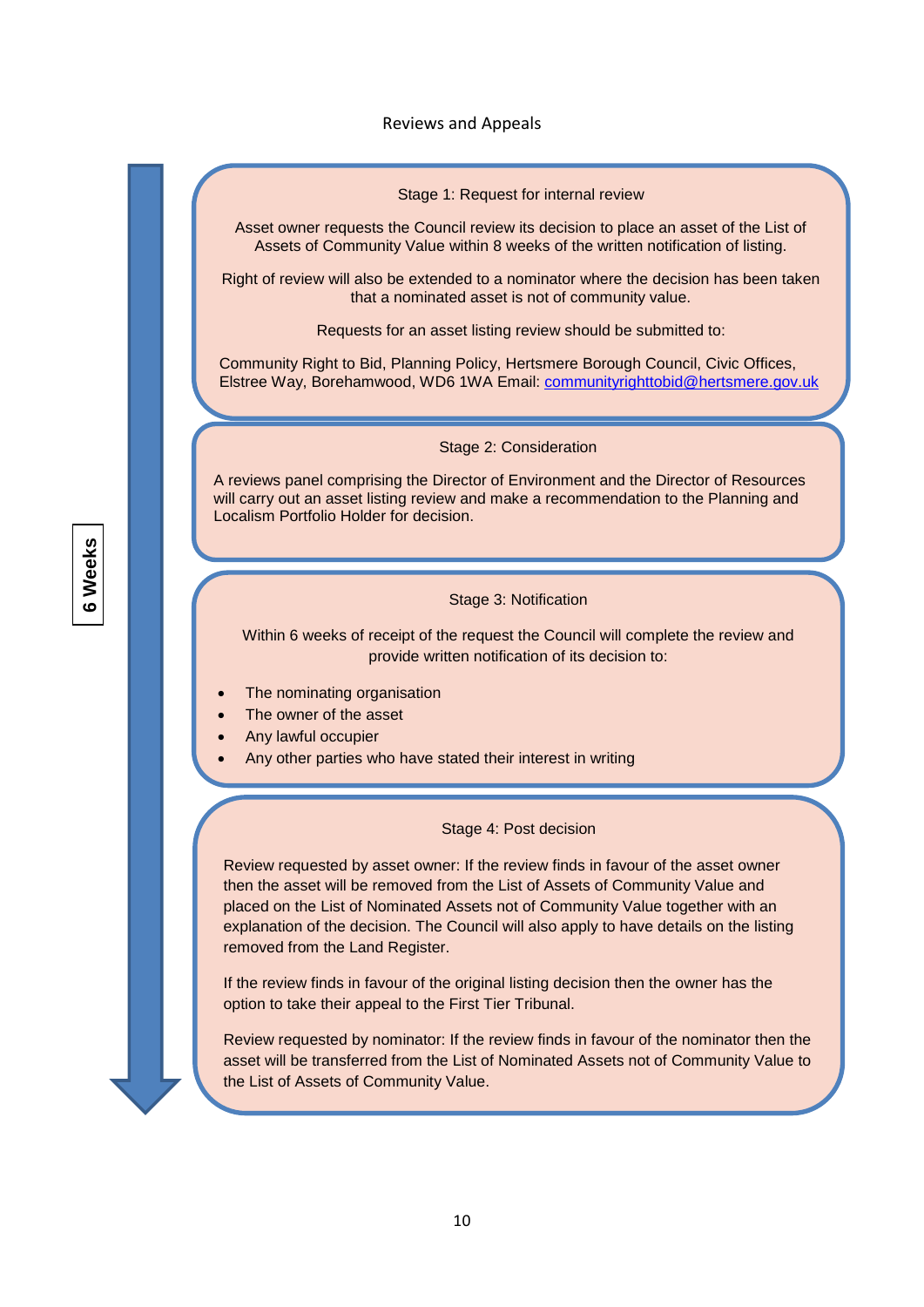#### Moratorium

6 Weeks

6 Months Full Moratorium

12 Months Protected Period Full Moratorium

Protected Period 12 Months

Interim Moratorium

nterim Moratorium



Owner of an asset on the List of Assets of Community Value contacts the Council to advise they intend to sell it.

Note: It is the responsibility of the asset owner to contact the Council to notify them of an intention to make a 'relevant disposal'.

The Council will write to asset owner and the nominator of the asset to advise that an Interim Moratorium Period has been triggered.

The Council will publish the owner's intention to dispose of the asset on its website so that relevant community interest groups can consider whether they would like to place a bid for the asset. If none do so in the Interim Moratorium Period then the owner is free to sell their asset at the end of the 6 weeks.

#### Full Moratorium Period

If a relevant community interest group advises the Council in writing during the Interim Moratorium Period that it wants to place an offer then the Full Moratorium Period will be enforced. The Council will write to the asset owner confirming the position and advising what this means in terms of the delay in being able to dispose of the asset.

#### Protected Period

At the end of the Full Moratorium Period the Council will write to the asset owner and the nominating organisation to advise that the period is complete and that the owner is now free to dispose of their asset without further delay within 12 months. This is called the "Protected Period".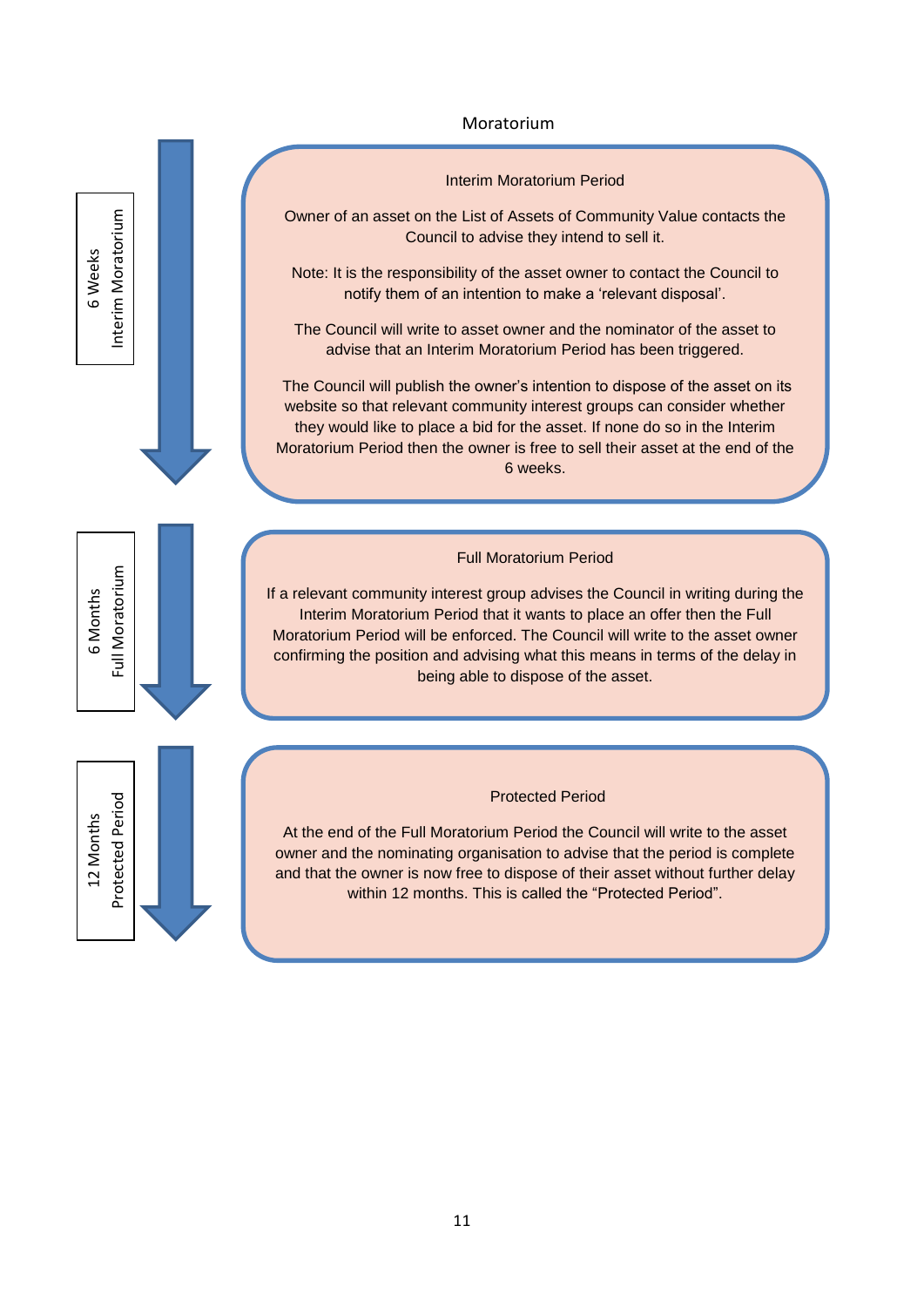#### Compensation



Claims received in writing within thirteen weeks after the loss or expense was incurred or finished being incurred. Claims should state the amount of compensation being claimed for each part of the claim and be accompanied by supporting evidence.

The Council will provide the claimant with written notification of their decision within 8 weeks of receipt of the claim.

Stage 2: Review of compensation claim

The claimant claim may ask for a review of the decision reached in relation to their claim. This must be made in writing within eight weeks of the date that the Council advised of its reasons for the decision in relation to the claim.

The Council will provide the claimant with written notification of the review outcome within 8 weeks of receipt of the review request.

#### Stage 3 – First tier tribunal

Where the owner remains dissatisfied with the outcome of the review, they may appeal to the general regulatory chamber of the First Tier Tribunal against the Council's decision on the compensation review.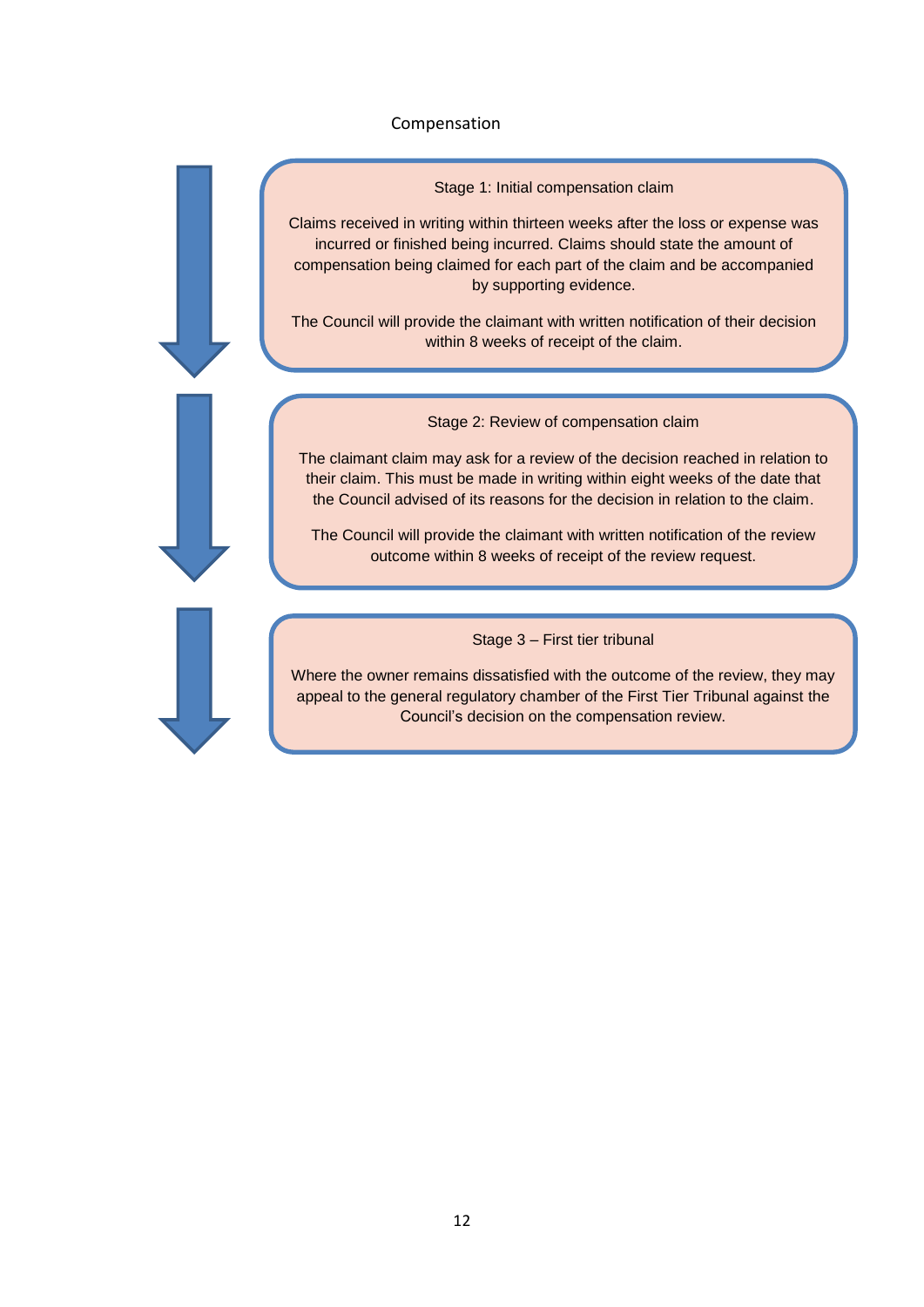## **5. Frequently Asked Questions**

## What's the legal basis for the Community Right to Bid?

The Community Right to Bid was introduced under the Localism Act 2011. The Assets of Community Value (England) Regulations 2012 provide further details of the legislative requirements.

## What does the Community Right to Bid aim to achieve?

The legislation aims to help communities faced with losing local amenities and buildings which are of importance to them. The Community Right to Bid gives communities the opportunity to identify those assets which are of importance and to have time to prepare a proposal in the event that the asset comes up for sale.

# Does the Community Right to Bid give community groups a right to buy assets within their community?

No, the legislation only stalls the selling process to give suitably constituted community groups a period of time to prepare a proposal and raise the funds required to put in an offer. The sale takes place under normal market conditions and the owner is under no obligation to sell to the group.

# Where can I get advice and help about getting an asset listed or making a bid to purchase an asset that's listed?

For advice about the Community Right to Bid please contact:

Community Right to Bid Planning Policy Hertsmere Borough Council Civic Offices Elstree Way Borehamwood WD6 1WA

## Email: [communityrighttobid@hertsmere.gov.uk](mailto:communityrighttobid@hertsmere.gov.uk)

Independent support is available from Locality, a national network of over 700 communityled organisations appointed by the Government to provide advice and help relating to the community rights agenda – see<http://www.locality.org.uk/> They can be contacted on 0845 458 8336 or by email: [info@locality.org.uk](mailto:info@locality.org.uk)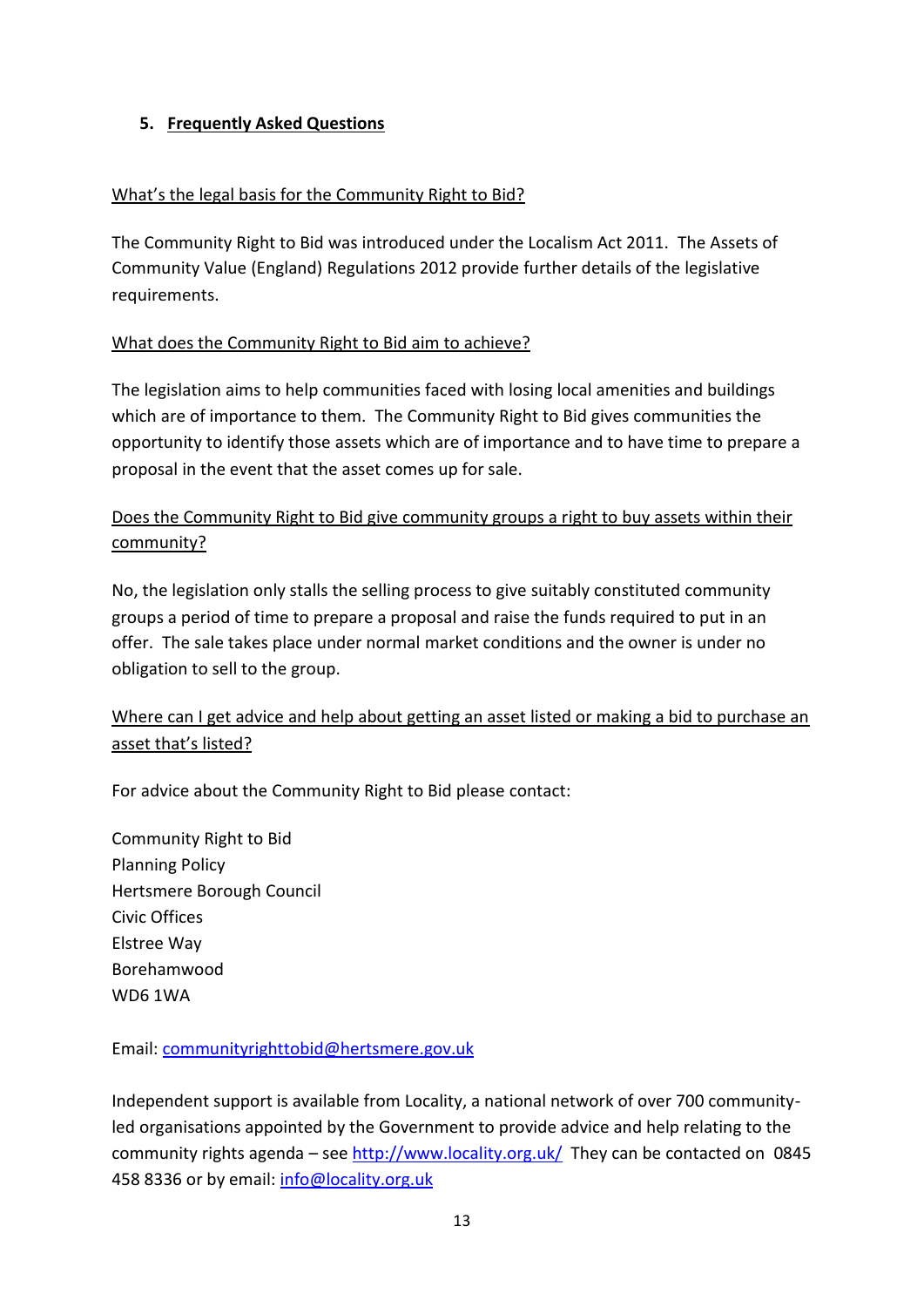Other sources of information and support are available from

<http://communityrights.communities.gov.uk/> <http://mycommunityrights.org.uk/community-right-to-bid/further-support/>

The full legislative arrangements are available at: Localism Act Chapter 3<http://www.legislation.gov.uk/ukpga/2011/20/part/5/chapter/3> Assets of Community Value (England) Regulations 2012 <http://www.legislation.gov.uk/uksi/2012/2421/contents/made>

## Who is eligible to nominate an asset for inclusion in the list of assets of community value?

Nominations may be submitted by the following:

- Town and Parish councils
- Unincorporated bodies with at least 21 individual members and which does not distribute any surplus it makes to its members
- Charities
- Company limited by guarantee which does not distribute any surplus it makes to its members
- Industrial and provident society which does not distribute any surplus it makes to its members
- Community interest companies
- A body designated as a neighbourhood forum under the Town and Country Planning Act

# The above groups will need to demonstrate a local connection. The following are considered to indicate this:

- Activities wholly or partly concerned with local authority's area or neighbouring local authority area
- Any surplus made wholly or partly applied for benefit of local authority's area or neighbouring local authority area
- Unincorporated bodies must have at least 21 local members included on register of electors.

## What types of asset are eligible for listing?

Land or buildings which can be demonstrated to have 'community value'. They can be in either public or private ownership.

## How is 'community value' defined?

Community Value is defined as follows: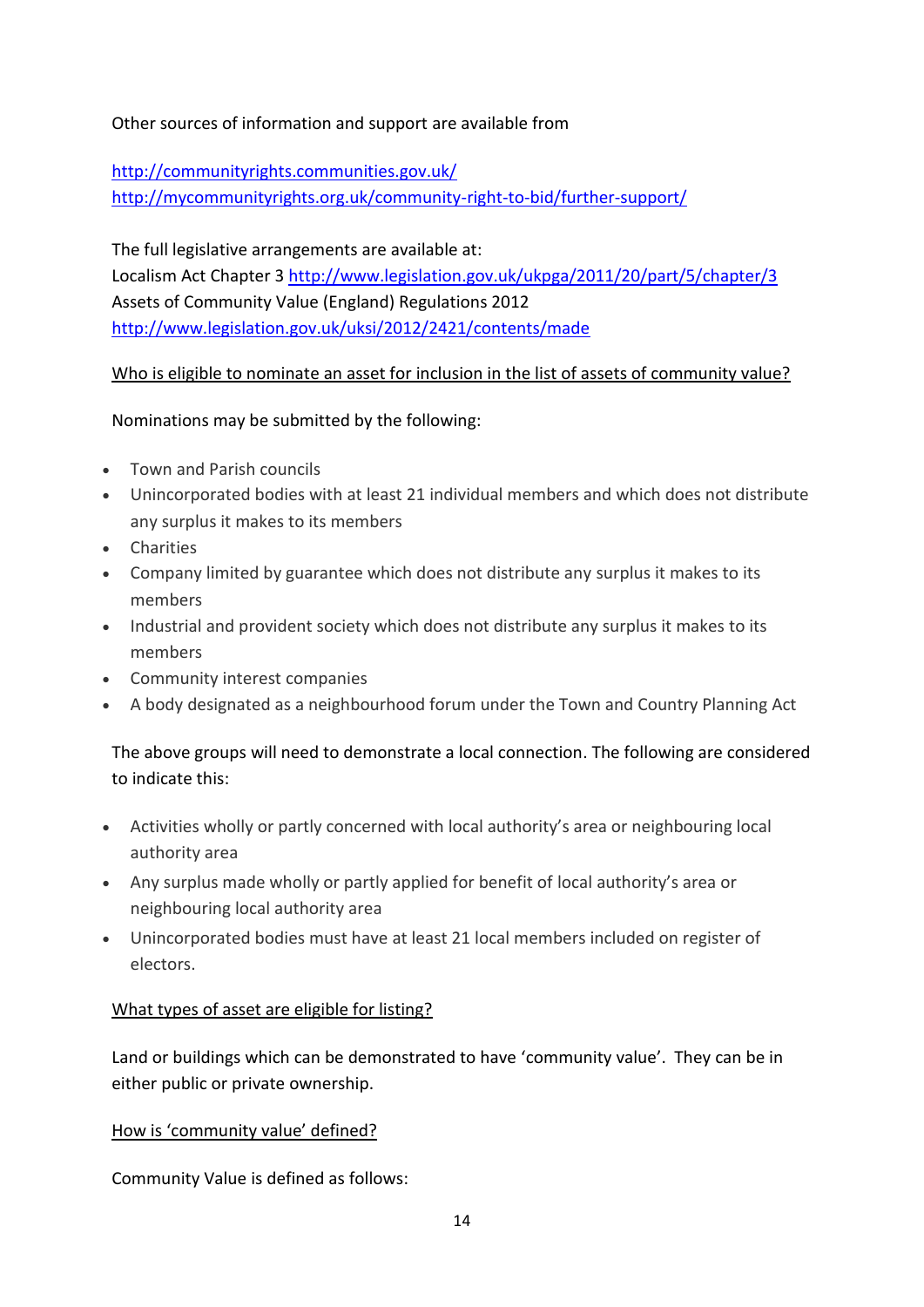- The principle use of the asset currently, or in the recent past, furthers the social wellbeing or cultural, recreational or sporting interests of the local community and
- This use will continue to further the social wellbeing or interests of the local community

Where the asset does not currently demonstrate `community value' it may still be nominated where it is possible to demonstrate that the asset's main use did further the social wellbeing or cultural, recreational or sporting interests of the local community in the recent past and where it is realistic to think that it will do so again in the next five years.

## What kinds of assets could be considered as having 'community value'?

The following examples give an indication of the types of assets which may be defined as having 'community value:'

## *Education, health and wellbeing or community safety*

- Nurseries and schools
- Children's centres
- Health centres, surgeries and hospitals
- Day care centres, residential care homes

#### *Sport, recreation and culture*

- Parks and open green spaces
- Sports and leisure centres
- **•** Libraries
- Theatres
- Museums or heritage sites
- Cinemas
- Swimming pools

#### *Community services*

- Community centres
- Youth centres
- Public toilets

#### *Local democracy*

• Town, civic and guild halls

Any economic use (e.g. a business such as a shop) which also provides an important local social benefit which would no longer be easily available if that service should cease

- Village shops
- Pubs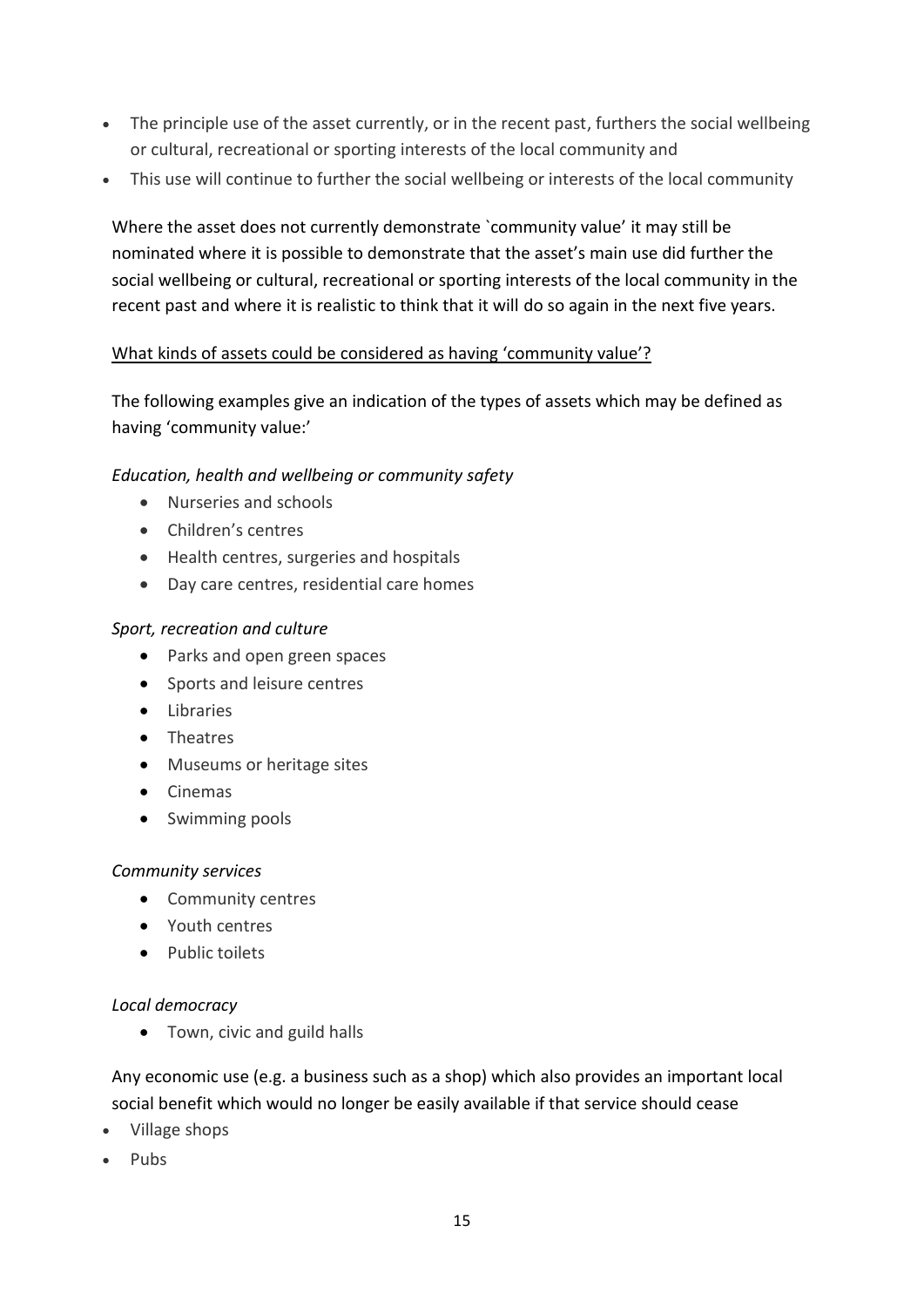Markets

## What kinds of assets would not normally be considered as having 'community value'?

- Administrative offices
- Land or property where community use is ancillary to its main purpose
- Land attached to residential property (although the regulations set out certain exceptions for shops and pubs)
- Land covered by Caravan Sites and Control of development Act 1960
- Land used by public utilities, defined as operational land in section 263 of the Town and Country planning Act 1990

The Regulations should be consulted for the full list of exemptions and related definitions.

# How do I go about nominating an asset for inclusion in the list of assets of community value?

Nominations must be in writing. An [application form](http://www.cornwall.gov.uk/idoc.ashx?docid=cc667feb-f0b2-49bc-93c5-8a9fbb25d950&version=-1) is available on the Council's website [www.hertsmere.gov.uk/communityrighttobid](http://www.hertsmere.gov.uk/communityrighttobid) or by contacting:

Community Right to Bid Planning Policy Hertsmere Borough Council Civic Offices Elstree Way Borehamwood WD6 1WA

Email: [communityrighttobid@hertsmere.gov.uk](mailto:communityrighttobid@hertsmere.gov.uk)

## What information will I need to provide?

## Nominations will need to include

- A description of the nominated asset including its proposed boundaries clearly edged in red
- A statement of all information which the nominator has with regard to the names of current occupiers and the names and current, or last known addresses of all those holding a freehold or leasehold estate in the land
- Reasons for thinking that the Council should conclude that the land is of community value and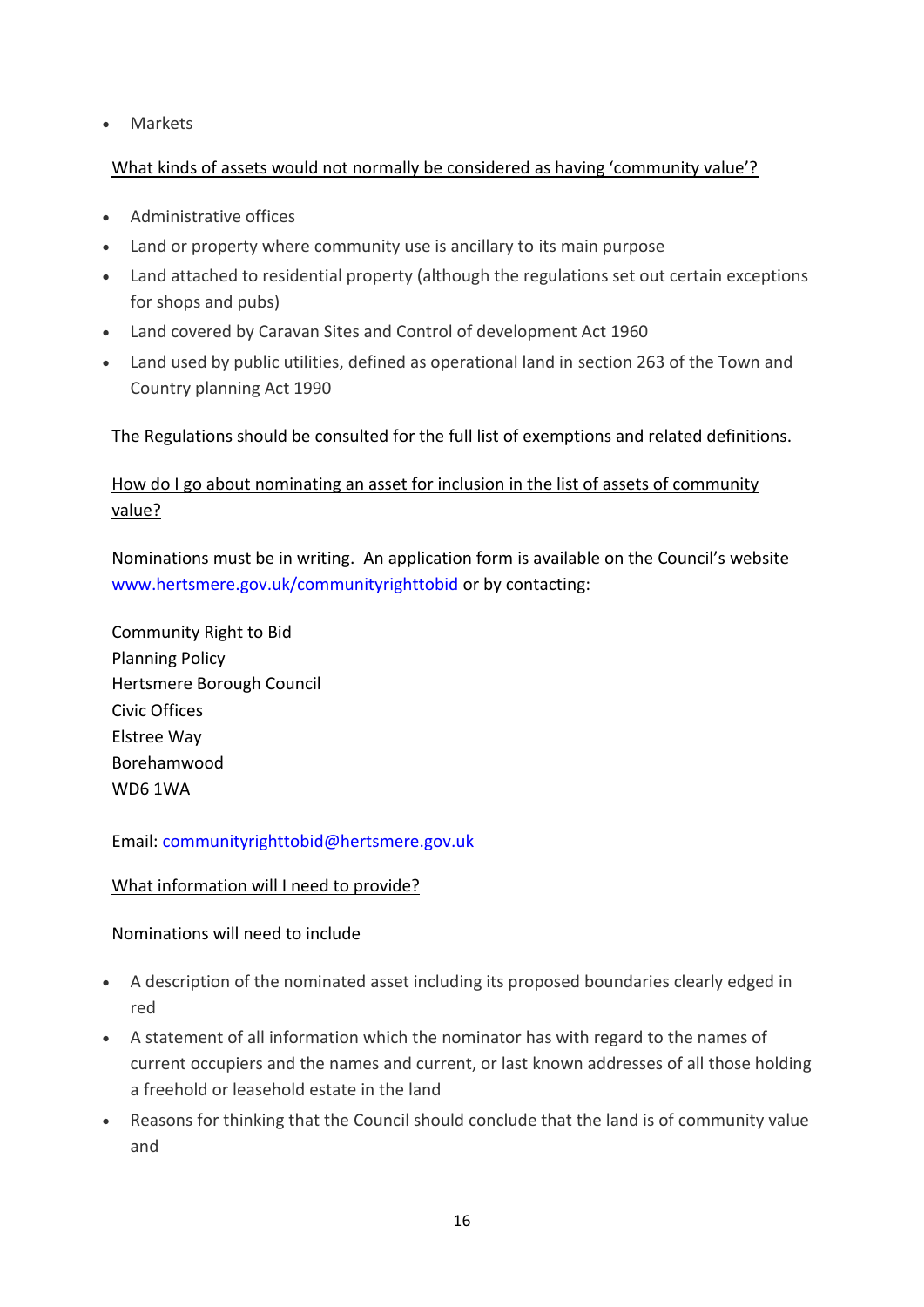Evidence that the nominator is eligible to make a nomination (in line with requirements set out above)

## What kinds of documents should support the nomination?

Generally, the more evidence you can send us to support the information in the nomination, the quicker we will be able to reach a decision on whether the asset is eligible for inclusion in the list of assets of community value. As a minimum, the following should be provided:

a) Evidence to support that the nominator is eligible to make a nomination (ass appropriate to the organisation):

- Memorandum of Association
- Articles of Association
- Companies House return
- Trust Deed
- Constitution / Terms of reference
- Standing Orders
- Interest Statement for Community Interest Company

b) Information showing the boundaries of the asset being nominated – for example through one or more of the following:

- Where the land is registered, the Land Registry Title Information document and map with boundaries clearly marked in red (less than one month old). Provision of Land Registry information is not essential but it may help us to reach a decision on the nomination more quickly.
- a written description with ordinance survey location, and explaining where the boundaries lie, the approximate size and location of any building/s on the land and details of any roads bordering the site.
- a drawing or sketch map with boundaries clearly marked in red

## Where should the nomination be sent?

Nominations should be sent to:

Community Right to Bid Planning Policy Hertsmere Borough Council Civic Offices, Elstree Way, Borehamwood WD6 1WA Email: [communityrighttobid@hertsmere.gov.uk](mailto:communityrighttobid@hertsmere.gov.uk)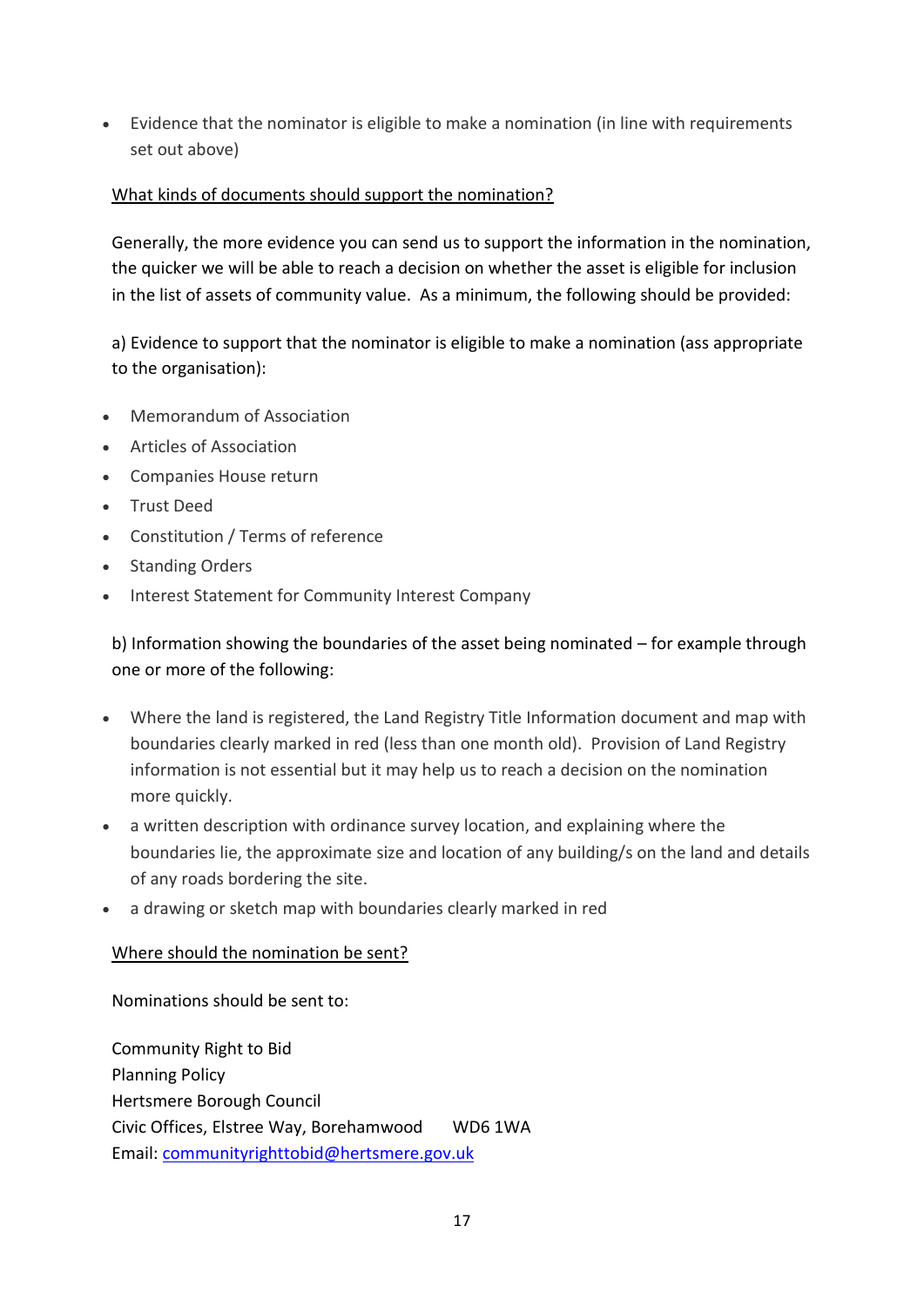## How will the nomination be processed?

We will usually acknowledge receipt of the nomination within 5 working days. Nominations will then be considered in line with the requirements set out in the regulations including taking all practical steps to notify the following that the asset is being considered for listing:

- The relevant town or parish council
- The relevant Councillor/s for the ward involved
- The owner of the asset
- Where they are not the owner, the holder of the freehold estate and the holder of any leasehold estate
- Any lawful occupant

We will decide whether the nominated asset should be included in the list within eight weeks of receiving the nomination and will notify the following of our decision and the reasons behind this:

- The owner of the land
- The occupier of the land (if not the owner)
- The nominator
- Where they are not the owner, the holder of the freehold estate and the holder of any leasehold estate
- The relevant town or parish council
- The relevant Councillor/s for the area

The nominator's contact details as provided on the nomination form will be used for future correspondence, including, in the event that the asset is listed, notice that the owner has advised of an intention to dispose of the asset. It is therefore essential that the nominator ensures that any changes in contact details during the period of the listing are notified to the Council via the address above.

Information provided in the nomination form will be processed in accordance with the Data Protection Act for the purposes of administering the Community Right to Bid procedure. Name and contact details provided will be shared with the owner of the asset in the event that the nominating organisation subsequently submits an intention to bid. The information provided will be subject to the Freedom of Information Act, but personal information (names and contact details) will not be released in responses to Freedom of Information requests.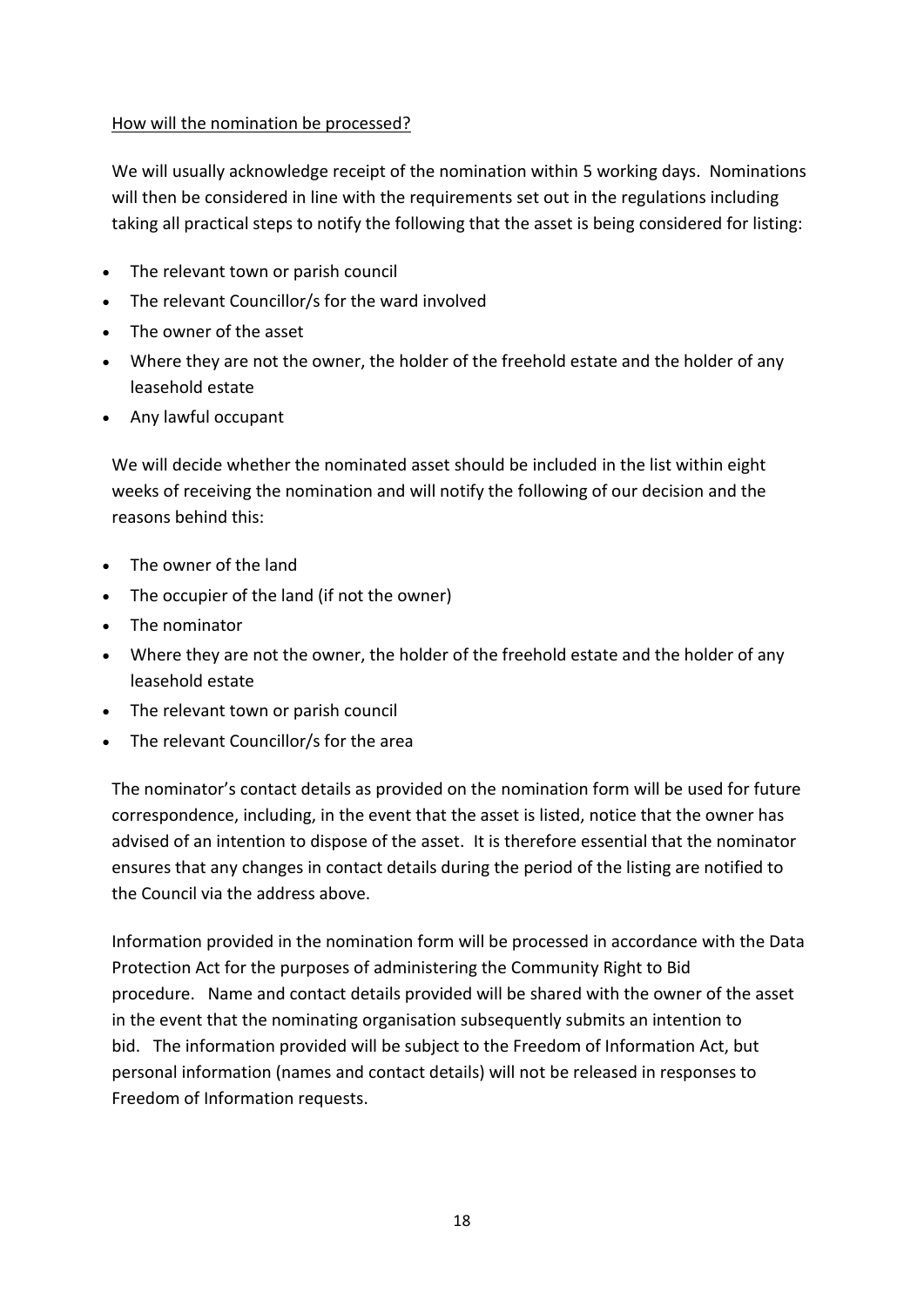# How can I find out which assets have been nominated for inclusion in the list of assets of community value?

We publish on the Council website<http://www.hertsmere.gov.uk/communityrighttobid>

- The list of assets of community value
- A list of assets nominated by unsuccessful community nominations

Copies of these lists are also available for inspection at the Civic Offices, Elstree Way, Borehamwood, WD6 1WA.

## How long will the asset remain on the list?

Assets will be listed for a period of five years and be notified to the Land Registry as a registered restriction in the land register for the land (and a Local Land Charge).

## What happens if the owner isn't happy that their asset has been listed?

The owner of an asset included in the list of community assets may ask us to review our decision. This request must be made in writing within eight weeks of the date upon which we provided the owner with written notification of our decision.

The request should be sent to:

Community Right to Bid Planning Policy Hertsmere Borough Council Civic Offices Elstree Way Borehamwood WD6 1WA

Email: [communityrighttobid@hertsmere.gov.uk](mailto:communityrighttobid@hertsmere.gov.uk)

## How will a request by an owner to review a listing be dealt with?

We will usually acknowledge receipt of the request within 5 working days and advise of the procedure to be followed in connection with the review.

We will complete the review process within eight weeks of receipt of the written request for the review.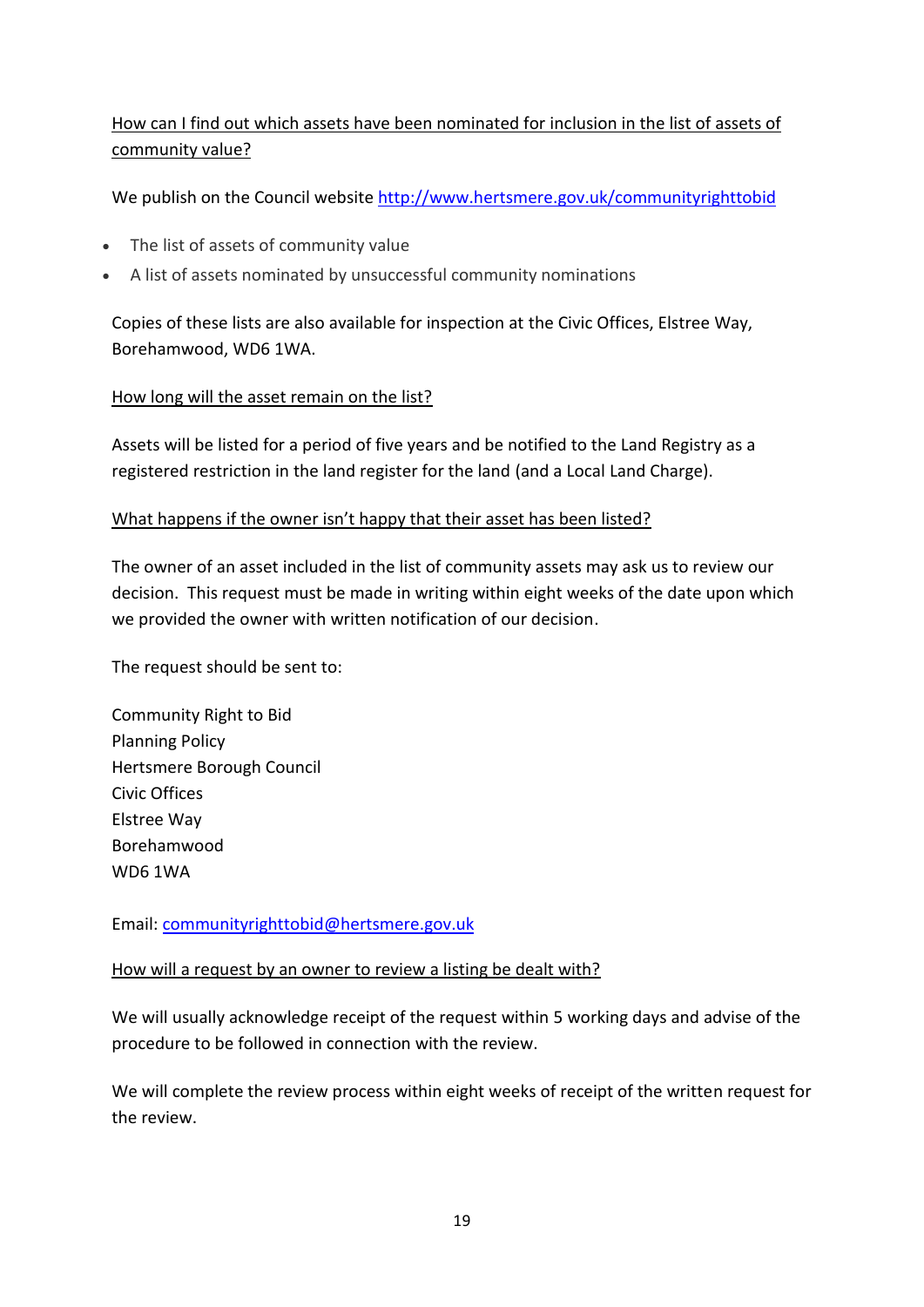We will notify the owner in writing of the outcome of the review and where the review concludes that a change to the listing is required, we will also notify:

- The occupier of the land (if not the owner)
- The nominator
- Where they are not the owner, the holder of the freehold estate and the holder of any leasehold estate
- The relevant town or parish council
- The Councillor/s for the area

Where the review concludes that a change to the listing is required, we will adjust the list of assets of community value and advise the Land Registry accordingly.

## What happens if the owner of the asset is dissatisfied with the outcome of this review?

Where an owner remains dissatisfied with the outcome of the review, they may appeal to the general regulatory chamber of the First Tier Tribunal against our decision on the listing review. Appeals should be sent to: Tribunal Clerk, Community Right to Bid Appeals, HM Courts and Tribunals, First Tier Tribunal (General Regulatory Chamber), PO Box 9300, Leicester, LE1 8DJ or via email to: [GRC.CommunityRights@hmcts.gsi.gov.uk](mailto:GRC.CommunityRights@hmcts.gsi.gov.uk)

# Can the group nominating an asset appeal against the decision reached by the Council about whether the asset should be included on the list of assets of community value?

Where the nominator is unhappy with our decision in connection with their nomination, they may request that we review our decision. This will be dealt with in the same way as an appeal for an asset owner would be.

## What effect does the listing have?

Where an asset is included in the List of Assets of Community Value, the owner is required to notify the Council in writing of their intention to dispose of the asset.

The Regulations detail circumstances where a disposal is exempt – for example where the disposal is as a result of a court order, a separation agreement made between spouses or civil partners, upon inheritance and as a result of insolvency proceedings. The Regulations should be consulted for the full list of exemptions and detailed definitions.

This notification will trigger a moratorium period (a period of delay) during which the asset owner may not dispose of the asset (other than where the disposal is exempt under the Regulations). This interim moratorium is for a period of six weeks from the date upon which we receive written notification of the owner's intention to dispose of the asset.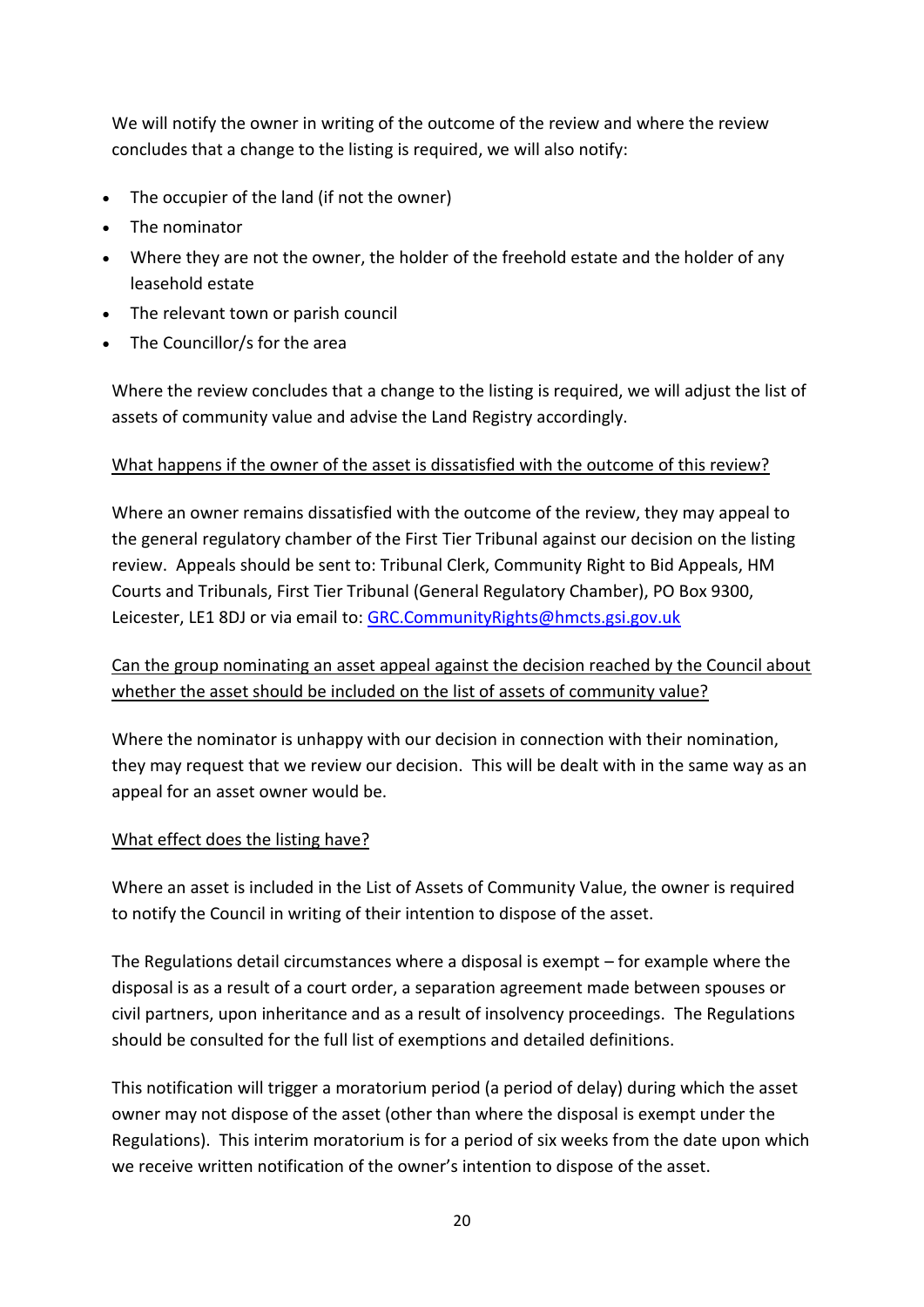During this six week period, suitably constituted community groups and organisations which can demonstrate a local connection may submit an intention to bid. Where this is received, the full six month moratorium period (starting from the date upon which we receive written notification of the owner's intention to dispose of the asset) is triggered during which no disposal may take place except to a qualifying community group by negotiation.

This six month period is intended to enable the community group or organisation to prepare to be able to submit a bid to the owner to purchase the asset. Any subsequent sale takes place under normal market conditions. There is no obligation for the group to make a bid and the group has no rights of purchase over other potential buyers. The owner is under no obligation to sell the asset to the community group or any other person. If the owner decides to sell to the community group, they may do so within the six month moratorium period.

If after the six month moratorium period the community group has not successfully bought the property, a further 12 month protection period is triggered (the total eighteen month period commencing on the day upon we received written notification of the owner's intention to dispose of the asset). During this protection period the asset may be sold by the owner on the open market without the risk of any further moratorium period being triggered.

If any land included in the Assets of Community Value List which is unregistered becomes registered for the first time (because of a disposal, mortgaging or voluntary registration), the owner or new owner must notify the Council as soon as is practicable and complete the Land Registry's Form QQ to enter a restriction on their land register.

What does the owner need to do if they wish to dispose of an asset included in the list of assets of community value?

The Localism Act 2011 and the Assets of Community Value (England) Regulations 2012 exempt certain types of disposal.

Where an owner wishes to dispose of an asset which is included in the list of assets of community value and it is not an exempt disposal, they must notify us in writing of their intention to do so.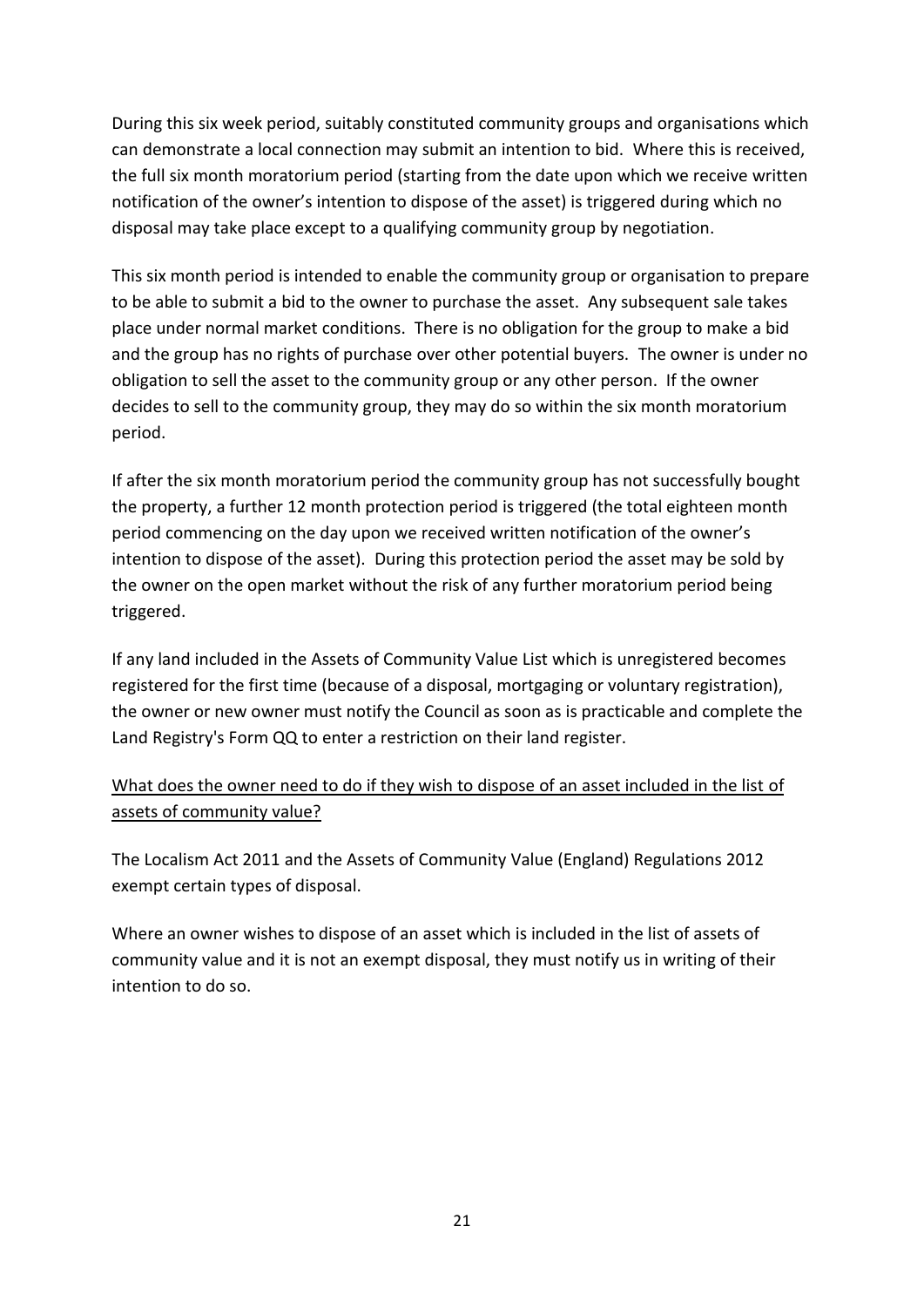The notification should be sent to:

Community Right to Bid Planning Policy Hertsmere Borough Council Civic Offices Elstree Way Borehamwood WD6 1WA

## Email: [communityrightobid@hertsmere.gov.uk](mailto:communityrightobid@hertsmere.gov.uk)

What happens once an owner has notified an intention to dispose of an asset included in the list of community assets?

We will acknowledge receipt of the notification within 5 working days, confirming the date that the interim moratorium took effect and when the period will end.

The list of assets of community value will be updated to show that we have received notice of an intention to dispose of the asset, together with the date of that notification and the resulting interim and full moratorium periods and the protected period.

We will notify the nominator in writing that we have received notice of an intention to dispose of the asset and will publish details in the area where the asset is situated.

# What does the community group need to do if it wishes to make a bid to purchase the asset?

An intention to bid may only be submitted by suitably constituted `community interest group' which can demonstrate a local connection. Unincorporated organisations and neighbourhood forums are excluded. The Regulations provide a full definition of `community interest group' for the purpose of the Community Right to Bid legislation.

The intention to bid should be submitted in writing together with evidence to support that the bid is being made by a suitably constituted `community interest group'.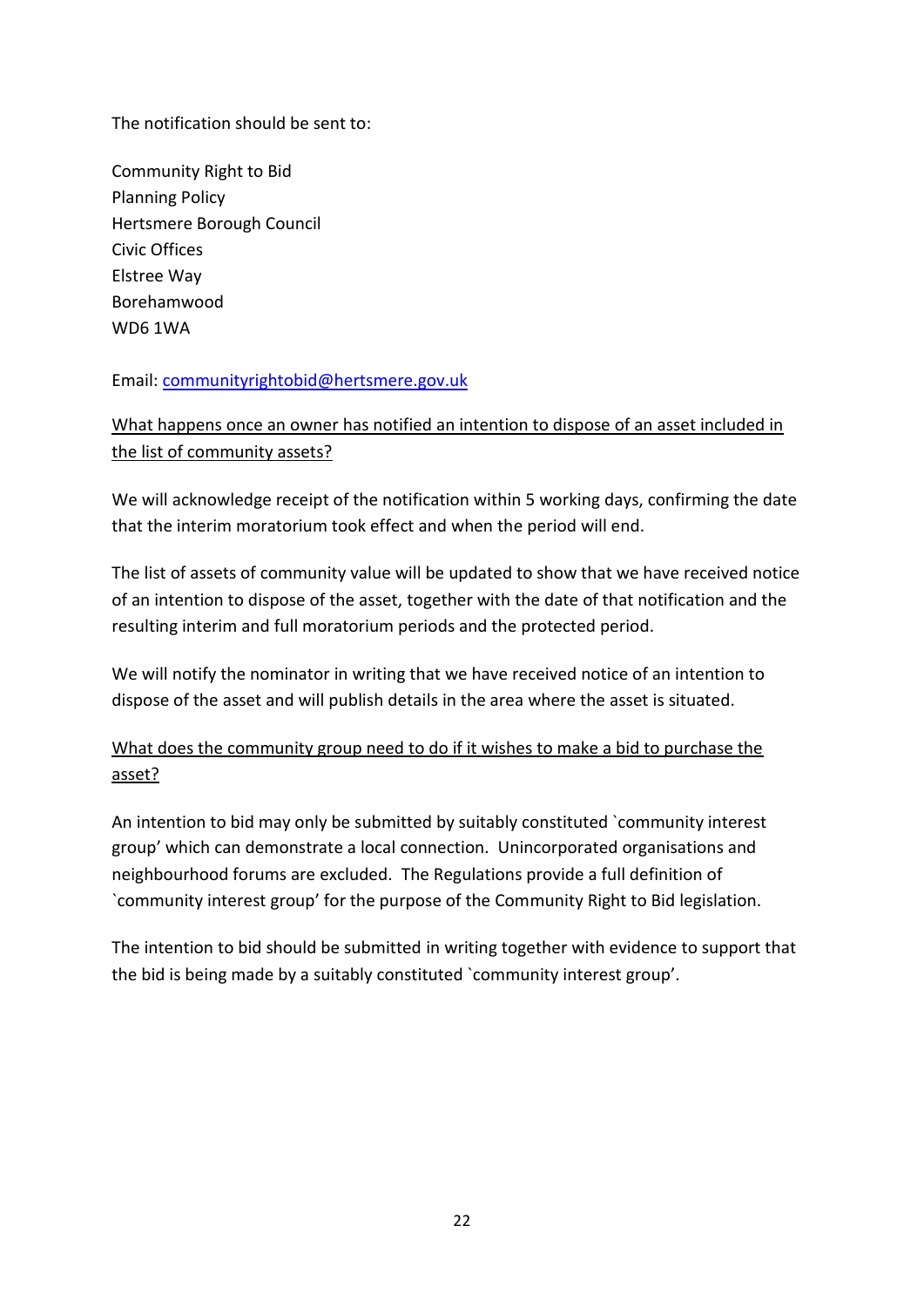The intention to bid should be sent to:

Community Right to Bid Planning Policy Hertsmere Borough Council Civic Offices Elstree Way Borehamwood WD6 1WA

## Email: [communityrighttobid@hertsmere.gov.uk](mailto:communityrighttobid@hertsmere.gov.uk)

We must receive the intention to bid within six weeks of the notice to dispose of the asset (normally ending at midnight on the last working day of that period). Nominators are advised to obtain proof of delivery either through using appropriate recorded receipt postage or by obtaining a receipt for hand delivered post.

We will pass the intention to bid to the owner of the land, or inform them of the details, as soon as practically possible after receipt.

This will then trigger the full six month moratorium period during which the asset cannot be sold.

## Can the owner market the asset during the moratorium period?

Yes, there is nothing to prevent the owner actively marketing the asset during the moratorium period; the restriction refers only to exchange of contracts on the sale of the asset.

If the owner of the asset is happy to sell to a community interest company, can they go ahead with the sale without waiting for the moratorium period to end?

Yes, where the owner and a community interest company are able to agree terms within the six month period, they may proceed with the sale without waiting for the moratorium period to end.

# What recourse does the owner have if they feel that they have suffered costs or expense as a result of their asset being included in the list of assets of community value?

The owner or former owner of an asset included in the list of assets of community value is entitled to make a claim for compensation from Hertsmere Borough Council in respect of incurred loss or expense in relation to the asset which would be likely not to have been incurred if the land had not been listed.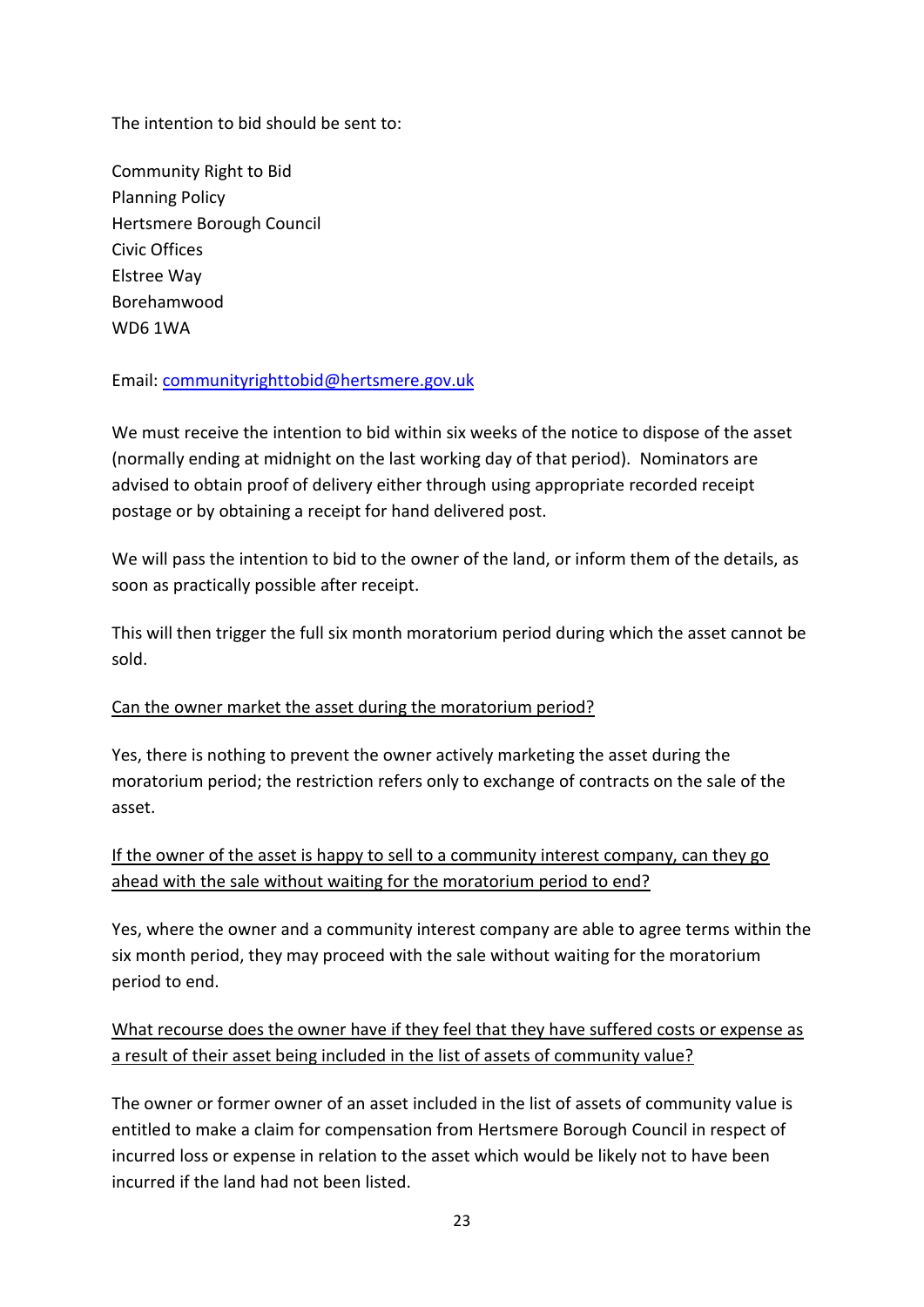Claims should be made in writing and be made within thirteen weeks after the loss or expense was incurred or finished being incurred. Claims must state the amount of compensation being claimed for each part of the claim and be accompanied by supporting evidence.

Claims should be sent to:

Community Right to Bid Planning Policy Hertsmere Borough Council Civic Offices Elstree Way Borehamwood WD6 1WA

Email: [communityrighttobid@hertsmere.gov.uk](mailto:communityrighttobid@hertsmere.gov.uk)

## *What happens if the owner is not satisfied with the way a compensation claim has been treated?*

The person making the compensation claim may ask for a review of the decision we reach in relation to their claim. This must be made in writing within eight weeks of the date upon which we have advised you of our reasons for the decision in relation to the claim.

The request should be clearly marked Community Right to Bid and sent to:

Community Right to Bid Hertsmere Borough Council Civic Offices Elstree Way Borehamwood WD6 1WA

Email: [communityrighttobid@hertsmere.gov.uk](mailto:communityrighttobid@hertsmere.gov.uk)

We will acknowledge receipt of the request and advise of the procedure to be followed in connection with the review.

We will complete the review process within eight weeks of receipt of the written request for the review, or a longer period where this has been agreed with the owner.

We will notify the owner in writing of the outcome of the review.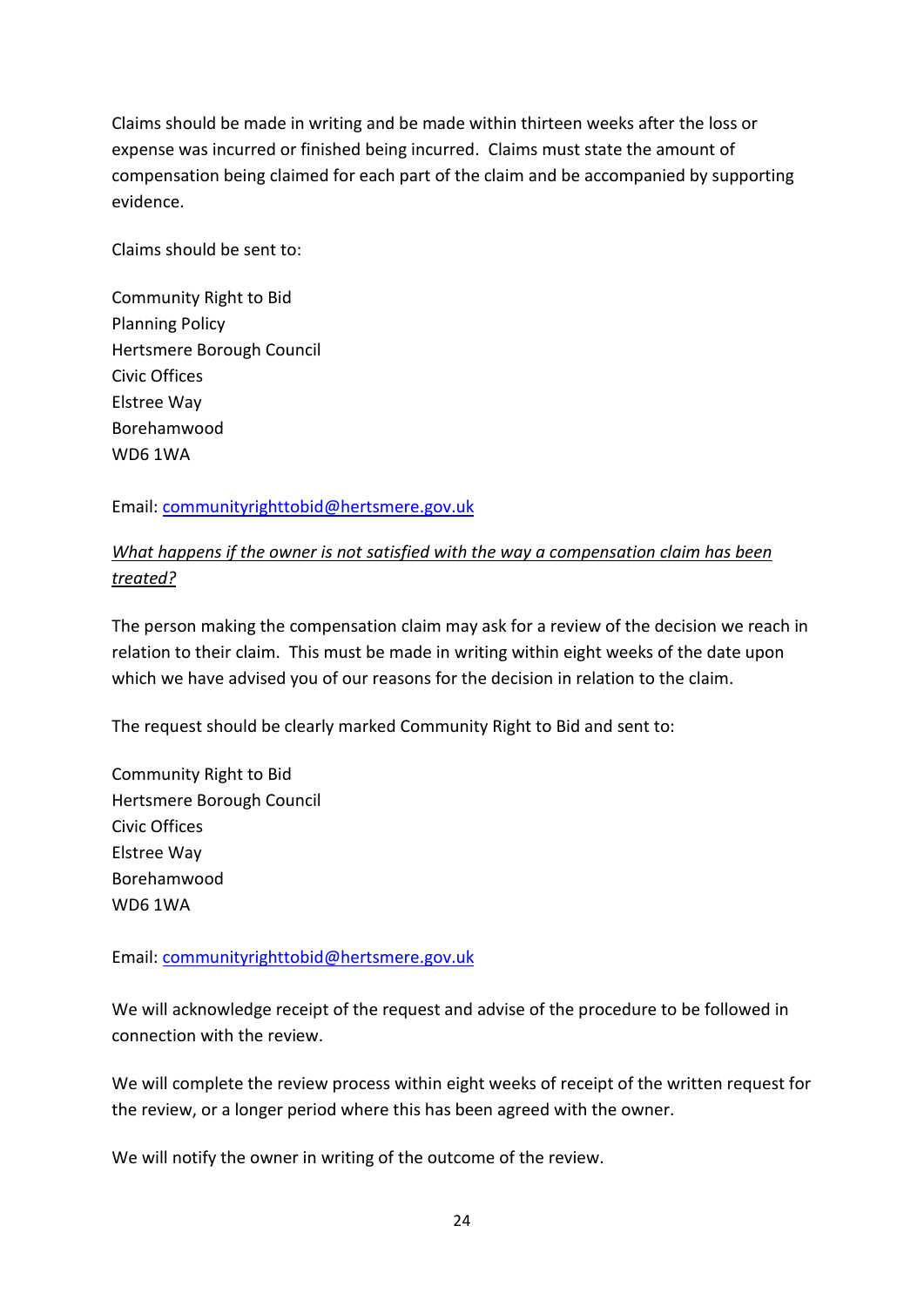## What happens if the owner is not satisfied with the outcome of a compensation review?

Where the owner remains dissatisfied with the outcome of the review, they may appeal to the general regulatory chamber of the First Tier Tribunal against the Council's decision on the compensation review. Appeals should be sent to: Tribunal Clerk, Community Right to Bid Appeals, HM Courts and Tribunals, First Tier Tribunal (General Regulatory Chamber), PO Box 9300, Leicester, LE1 8DJ or via email to: [GRC.CommunityRights@hmcts.gsi.gov.uk](mailto:GRC.CommunityRights@hmcts.gsi.gov.uk)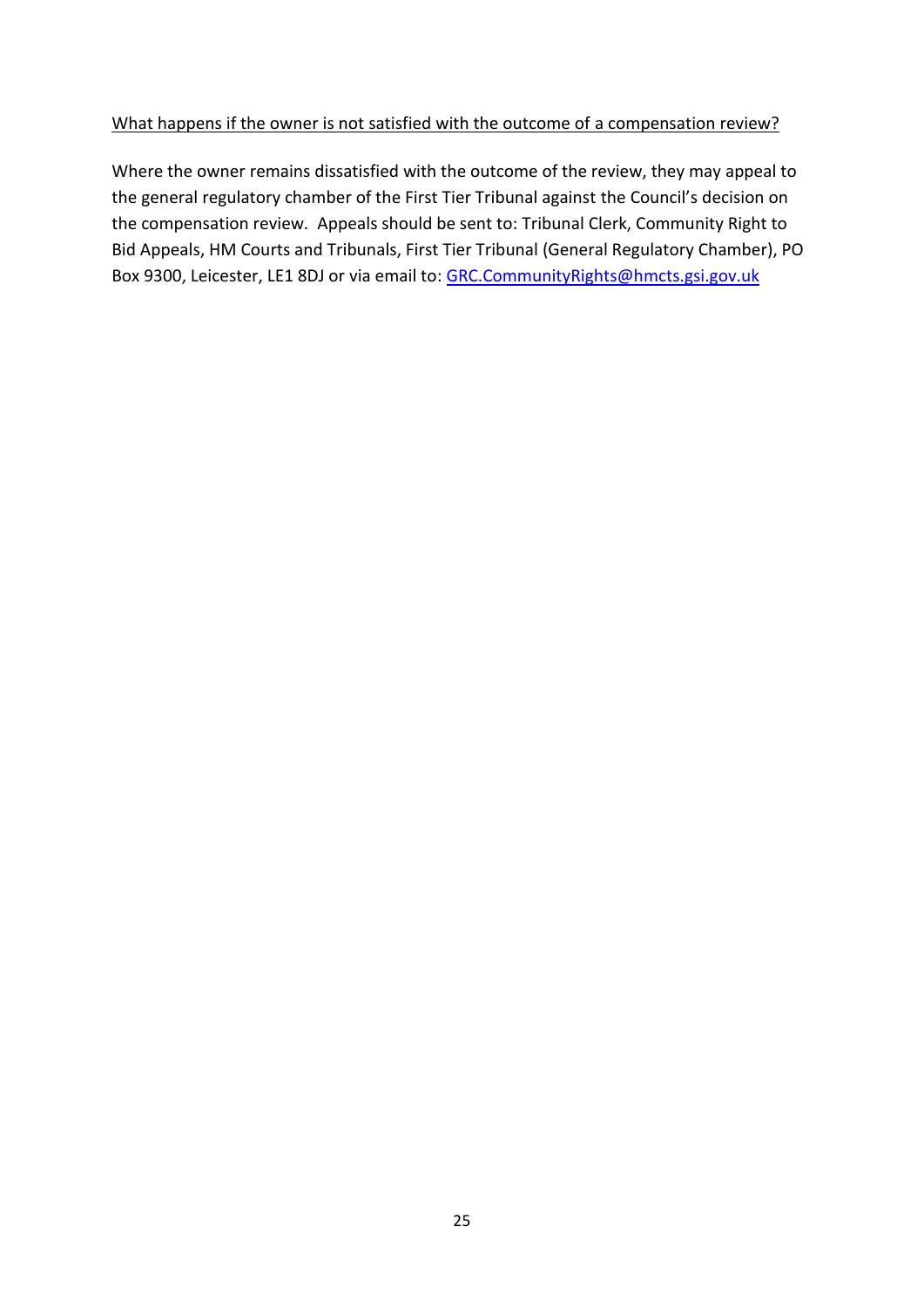# **HERTSMERE BOROUGH COUNCIL**



# **ASSETS OF COMMUNITY VALUE – COMMUNITY RIGHT TO BID**

# **NOMINATION FORM**

Before completing this form, please read the material at: [www.hertsmere.gov.uk/communityrighttobid](http://www.hertsmere.gov.uk/communityrighttobid)

#### **Section A: About your organisation**

### **A1 Organisation's name and address**

|  | Name of organisation* |
|--|-----------------------|
|--|-----------------------|

Address

\**full name as written in your constitution or rules (if appropriate)*

#### **A2 Contact details**

| Name                                  |
|---------------------------------------|
| Position in organisation              |
| Address                               |
| Daytime telephone no.                 |
| Email address                         |
| How and when is best to contact you?* |

\**by email or phone, and days of the week and/or times of day you would prefer*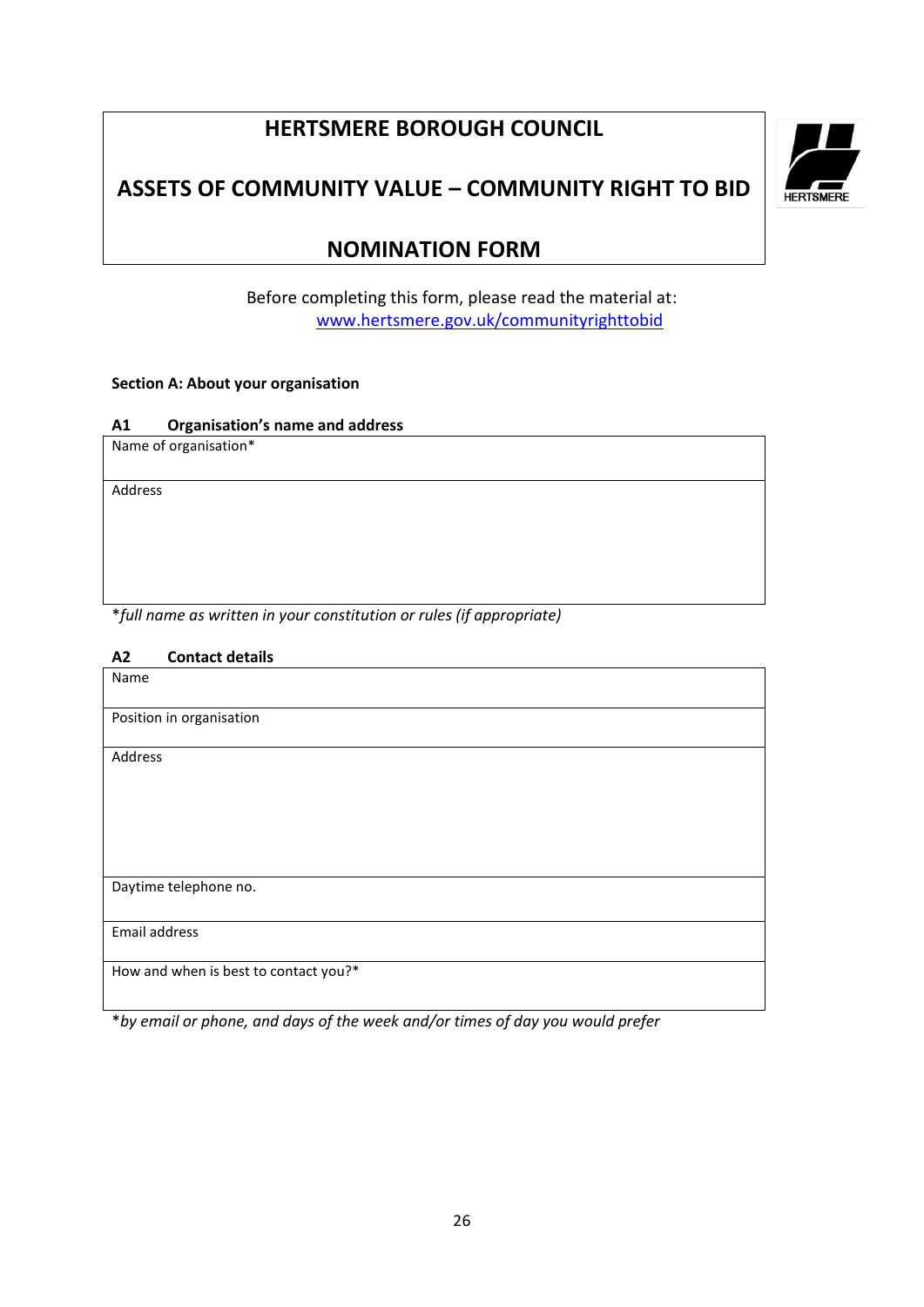#### **A3 Type of organisation**

| <b>Description</b>               | Put a cross against all<br>those that<br>apply | <b>Registration number of charity</b><br>and/or company (if<br>applicable) |
|----------------------------------|------------------------------------------------|----------------------------------------------------------------------------|
| Neighbourhood forum              |                                                |                                                                            |
| Parish Council                   |                                                |                                                                            |
| Charity                          |                                                |                                                                            |
| Community interest company       |                                                |                                                                            |
| Unincorporated body              |                                                |                                                                            |
| Company limited by guarantee     |                                                |                                                                            |
| Industrial and provident society |                                                |                                                                            |

#### **A4 Number of members registered to vote locally** (unincorporated bodies only)

In the case of an unincorporated body, at least 21 of its individual members must be registered to vote locally. If relevant, please confirm the number of such members. If they are registered to vote in the area of a neighbouring local authority, rather than in Hertsmere, please confirm which area that is.

#### **A5 Local connection**

In addition, your organisation must have a local connection, which means that its activities are wholly or partly concerned with the administrative area of Hertsmere Borough Council or a neighbouring local authority. In some cases this will be obvious, eg. a neighbourhood forum for an area within Hertsmere, or an organisation whose activities are confined to the city. If it is not obvious, please explain what your organisation's local connection is.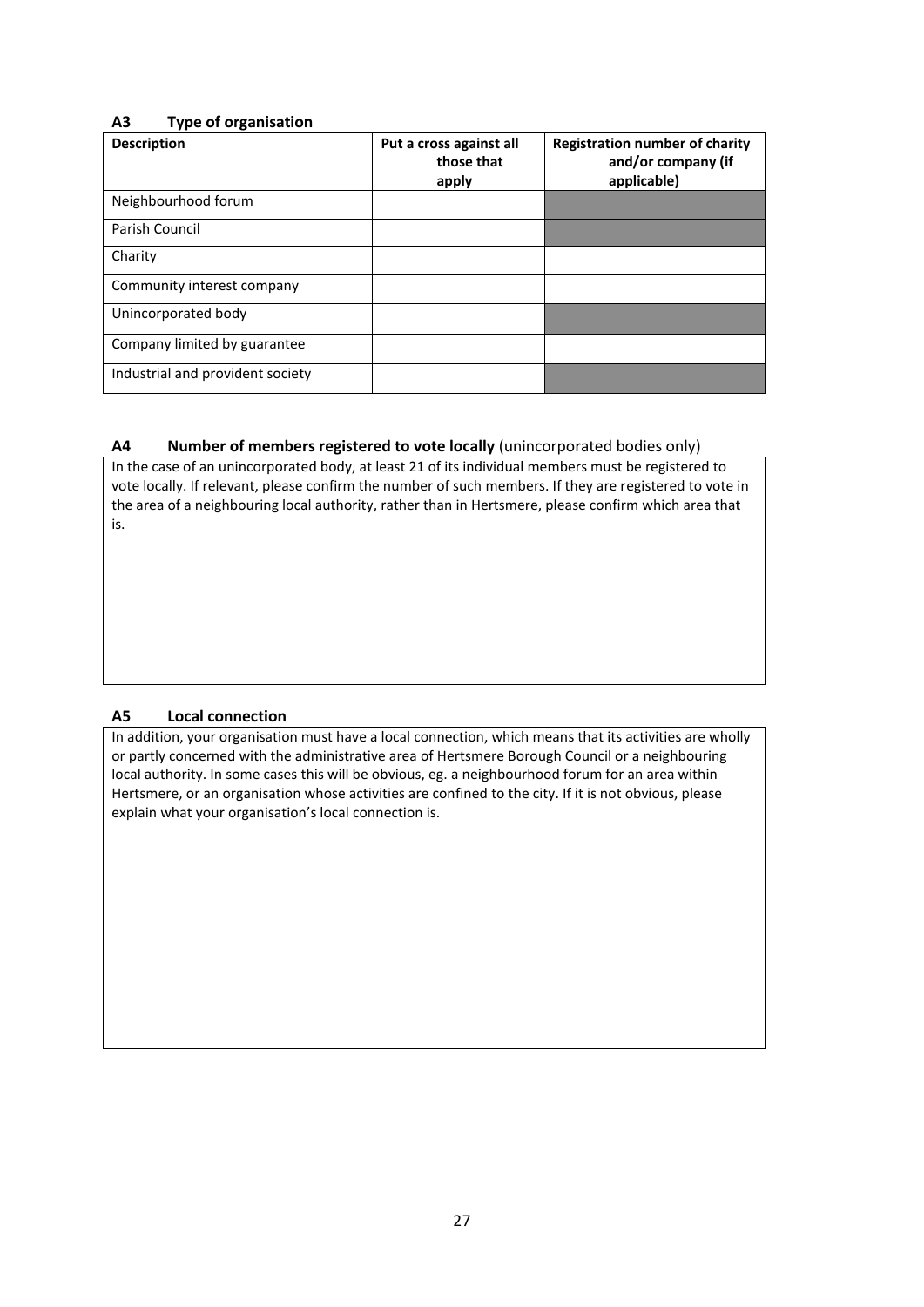#### **A6 Distribution of surplus funds** (certain types of organisation only)

If your organisation is an unincorporated body, a company limited by guarantee, or an industrial and provident society, its rules must provide that any surplus funds are not distributed to members, but are applied wholly or partly for the benefit of the local area (ie. within the administrative area of Hertsmere or a neighbouring local authority). If relevant, please confirm that this is the case, and specifically which area this applies to.

### **A7 More about your organisation**

What are the main aims and activities of your organisation?

#### **A8 Your organisation's rules**

| Please send us the relevant type of document for your<br>organisation, and put a cross in the next column to<br>indicate which one this is | Put a cross against the type of<br>document that applies |
|--------------------------------------------------------------------------------------------------------------------------------------------|----------------------------------------------------------|
| Memorandum and Articles of Association (for a company)                                                                                     |                                                          |
| Trust Deed (for a trust)                                                                                                                   |                                                          |
| Constitution and/or rules (for other organisations)                                                                                        |                                                          |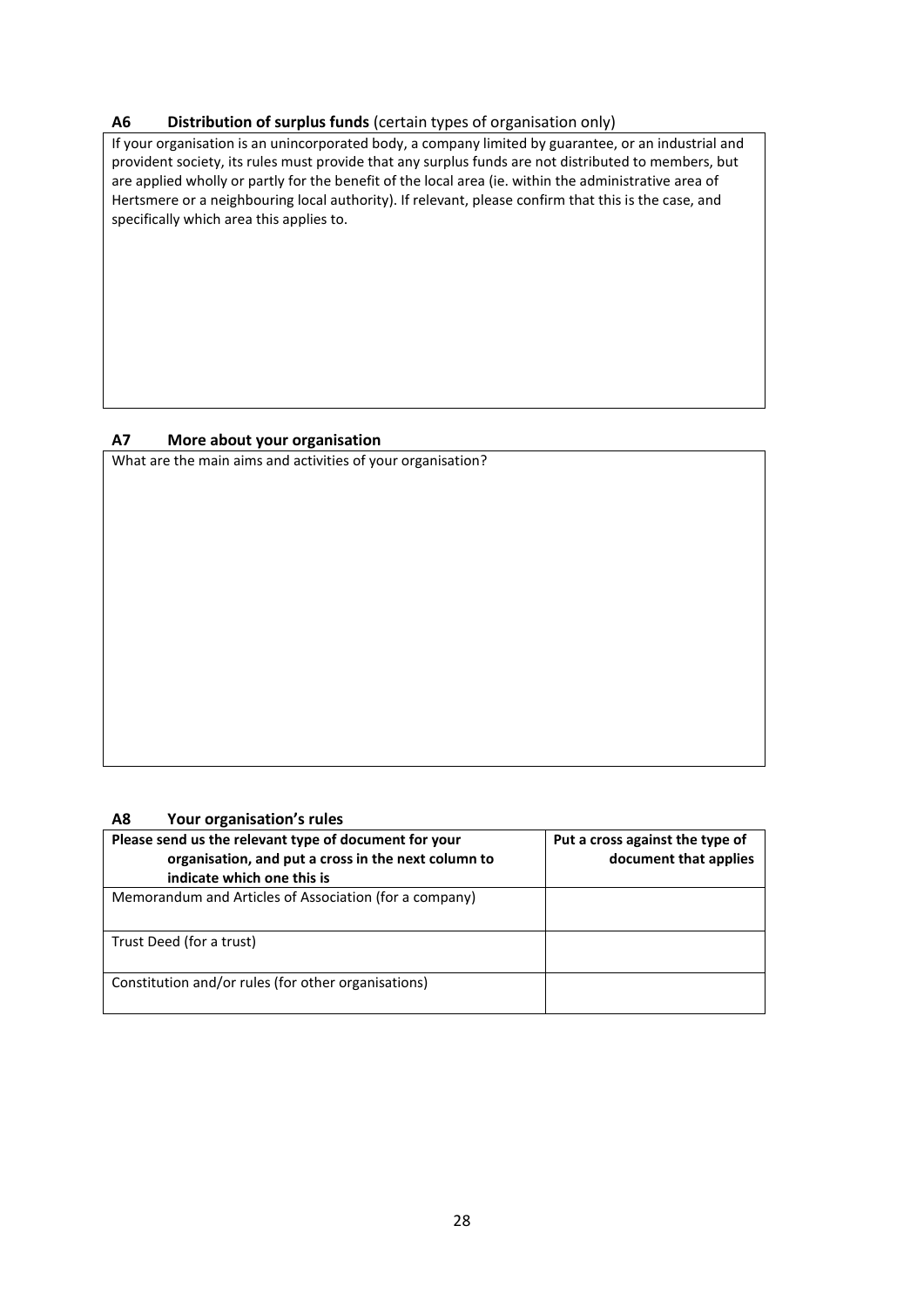#### **Part B: About the land or building(s) you are nominating**

#### **B1 Description and address**

What it is (eg. pub, local shop) Name of premises (eg. Royal Oak / Littletown stores) Address including postcode (if known)

#### **B2 Sketch plan**

Please include a map of the land. This should show:-

- The boundaries of the land that you are nominating The approximate size and position of any building(s) on the land.
- Any roads bordering the site.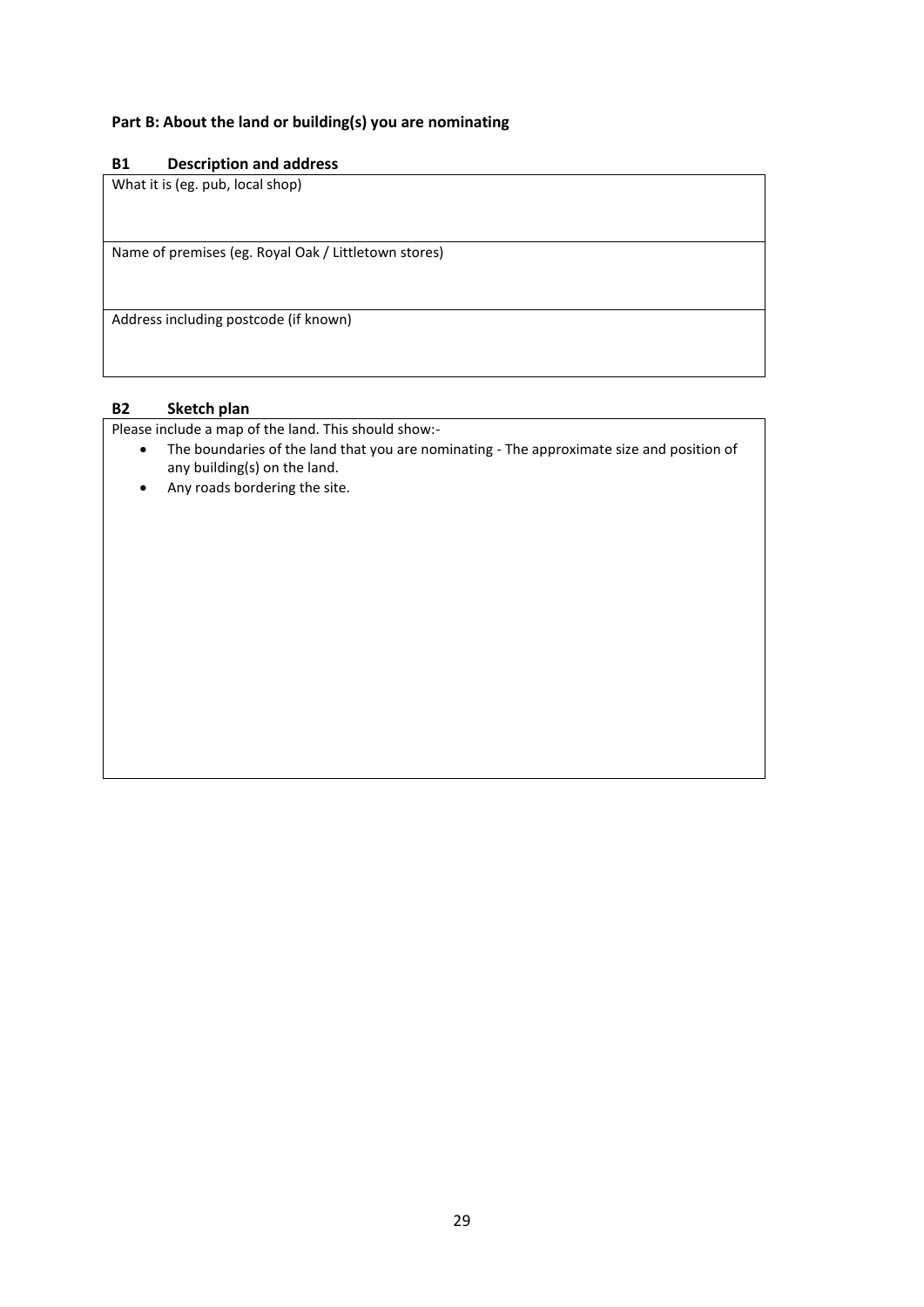## **B3 Owners and others with an interest in the building or land**

*You should supply the following information, if possible. If any information is not known to you, please say so.*

|                                                | Name(s) | Address(es) |
|------------------------------------------------|---------|-------------|
| Names of all current                           |         | Same as B1. |
| occupants of the land                          |         |             |
|                                                |         |             |
|                                                |         |             |
|                                                |         |             |
|                                                |         |             |
|                                                |         |             |
|                                                |         |             |
|                                                |         |             |
| Names and current or last                      |         |             |
| known addresses of all                         |         |             |
| those owning the freehold                      |         |             |
| of the land (ie. owner, head                   |         |             |
| landlord, head lessor)                         |         |             |
|                                                |         |             |
|                                                |         |             |
|                                                |         |             |
|                                                |         |             |
|                                                |         |             |
| Names and current or last                      |         |             |
| known addresses of all                         |         |             |
| those having a leasehold                       |         |             |
| interest in the land (ie.                      |         |             |
| tenant, intermediate<br>landlord, intermediate |         |             |
| lessor)                                        |         |             |
|                                                |         |             |
|                                                |         |             |
|                                                |         |             |
|                                                |         |             |
|                                                |         |             |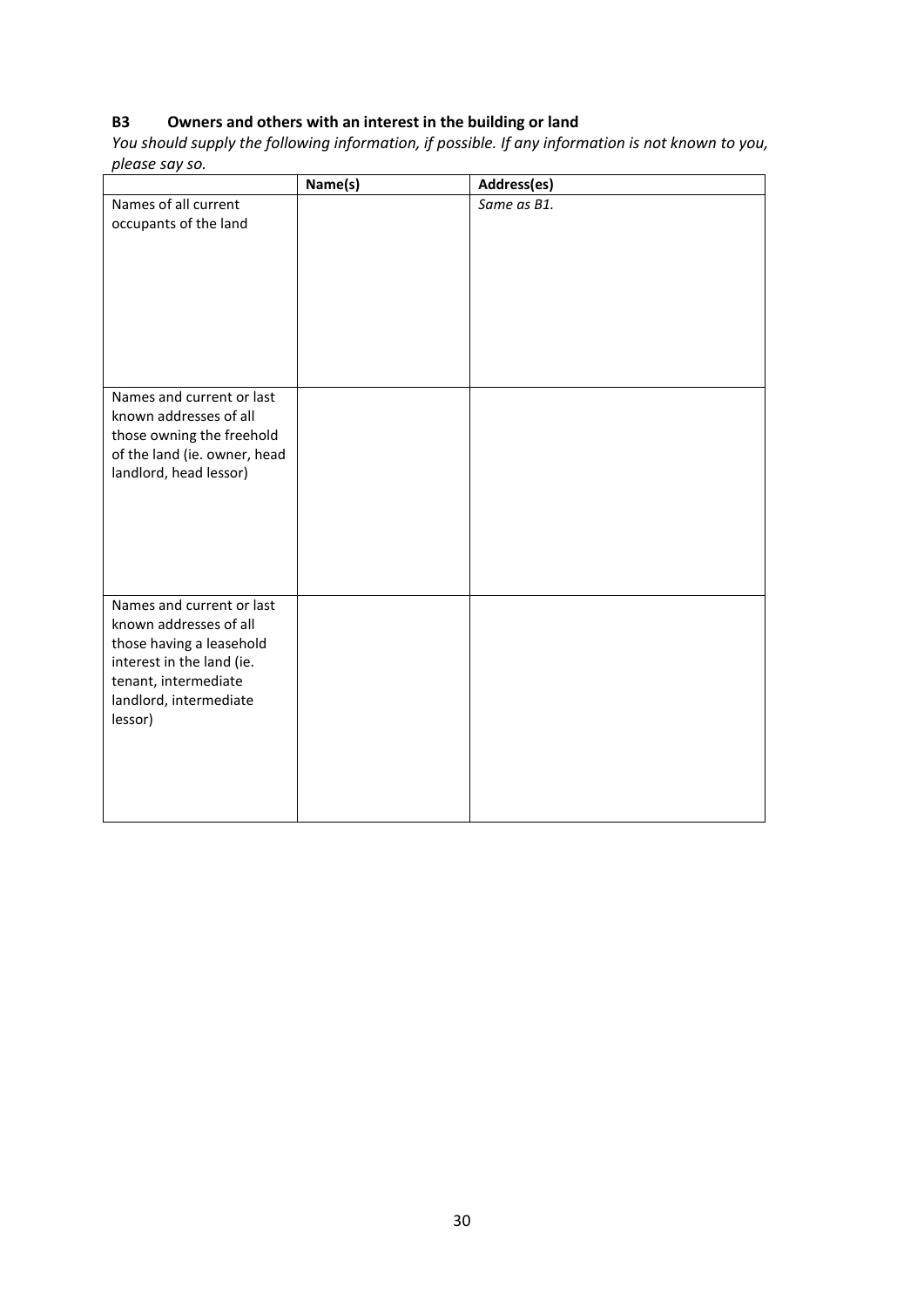#### **B4 Why you think the building or land is of community value**

*Note that the following are not able to be assets of community value:-*

- *A building wholly used as a residence, together with land "connected with" that residence. This means adjoining land in the same ownership. Land is treated as adjoining if it is separated only by a road, railway, river or canal.*
- *A caravan site.*
- *Operational land. This is generally land belonging to the former utilities and other statutory operators.*

Does it currently further the social wellbeing or social interests\* of the local community, or has it done so in the recent past? If so, how?

Could it in future further the social wellbeing or social interests\* of the local community? If so, how? (This could be different from its current or past use.)

*\*These could be cultural, recreational and/or sporting interests, so please say which one(s) apply.*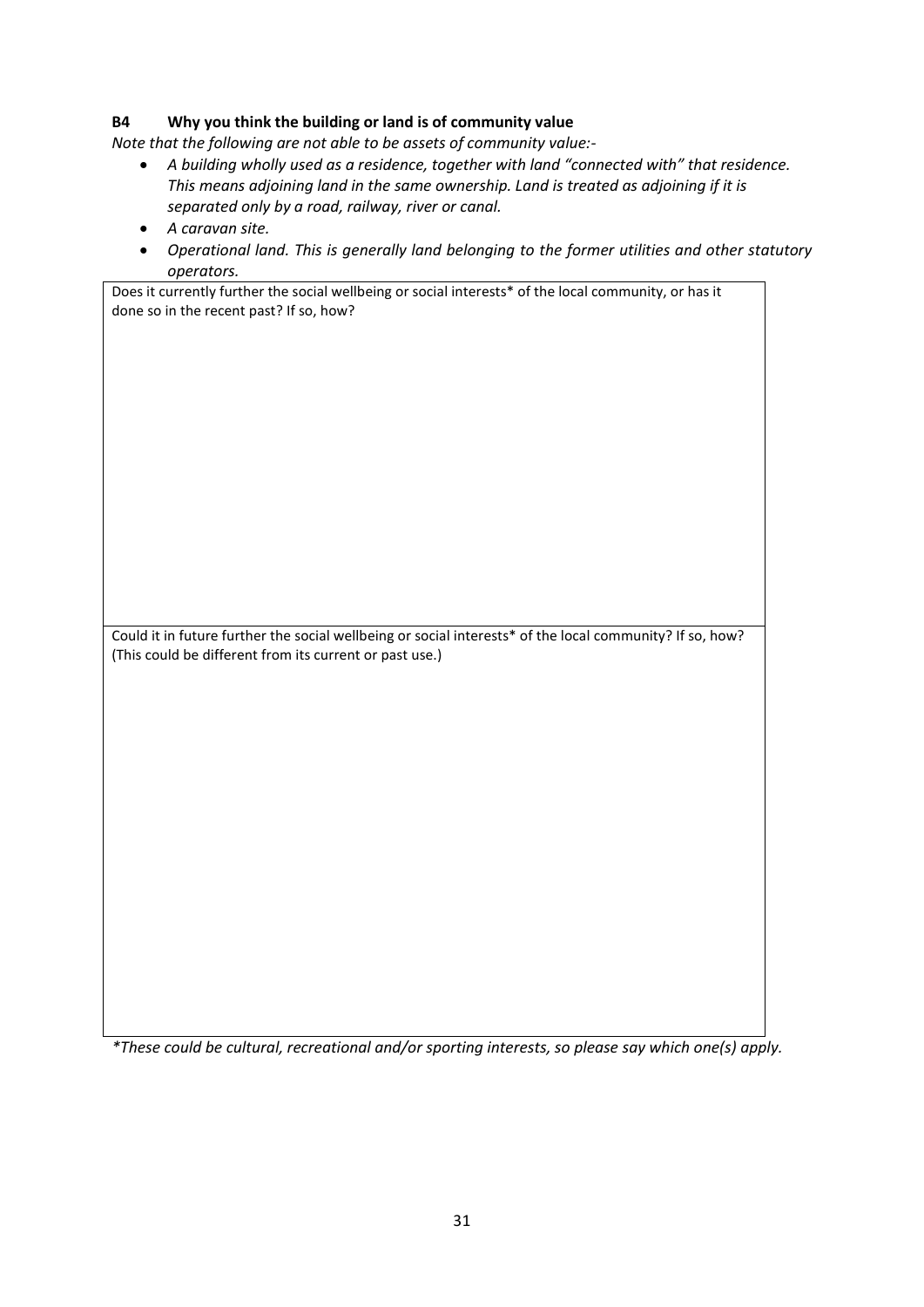## **B5 How could the building or land be acquired and used in future?**

*If it is listed as an asset of community value, community interest groups (not limited to your organisation) will get the opportunity to bid for it if it comes up for sale. Please set out how you think such a group could fund the purchase of the building or land, and how they could run it for the benefit of the community.*